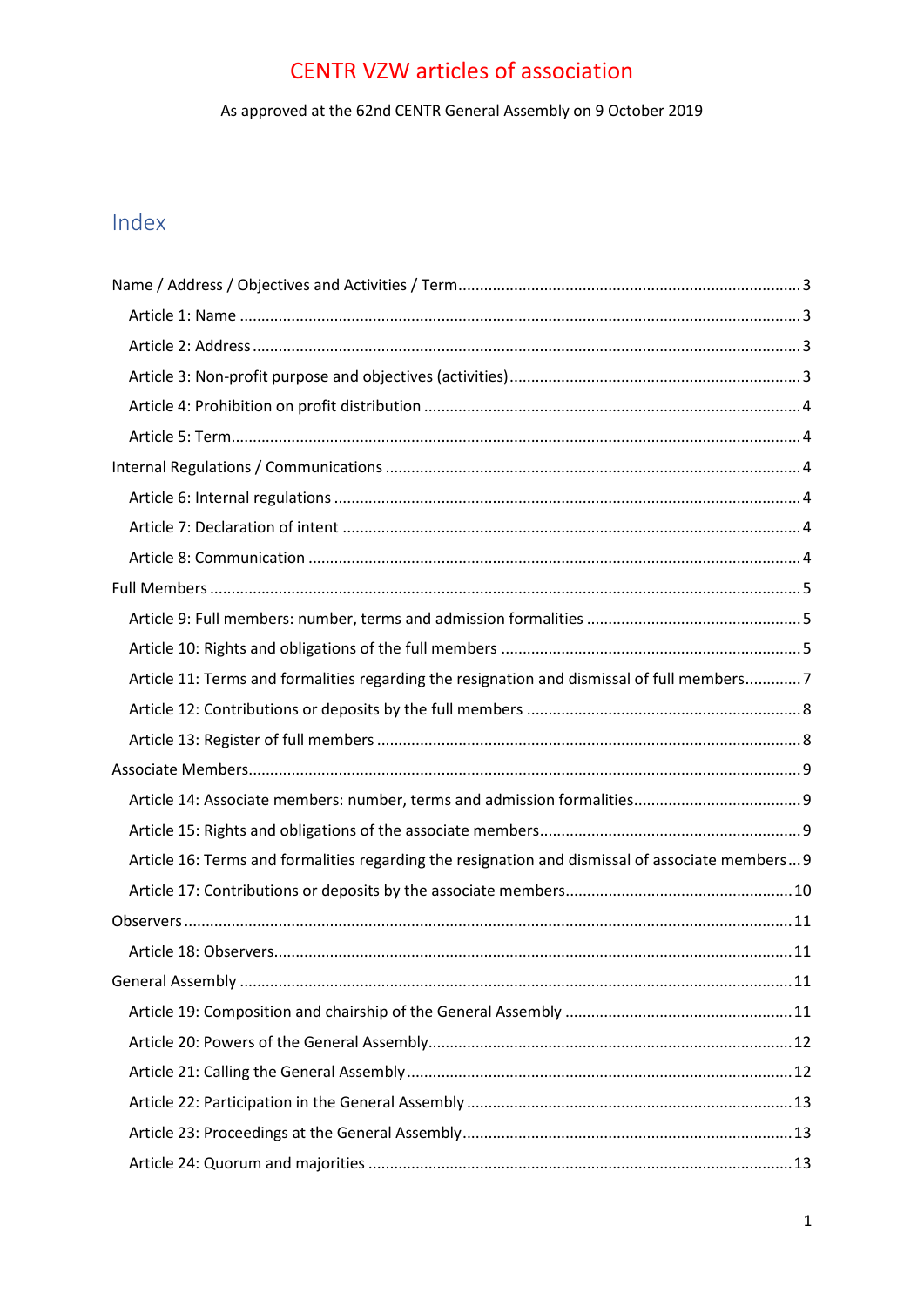### As approved at the 62nd CENTR General Assembly on 9 October 2019

| Article 27: Appointment of the Board of Directors and distribution of tasks  18 |  |
|---------------------------------------------------------------------------------|--|
|                                                                                 |  |
|                                                                                 |  |
|                                                                                 |  |
|                                                                                 |  |
|                                                                                 |  |
|                                                                                 |  |
|                                                                                 |  |
|                                                                                 |  |
|                                                                                 |  |
|                                                                                 |  |
|                                                                                 |  |
|                                                                                 |  |
|                                                                                 |  |
|                                                                                 |  |
|                                                                                 |  |
|                                                                                 |  |
|                                                                                 |  |
|                                                                                 |  |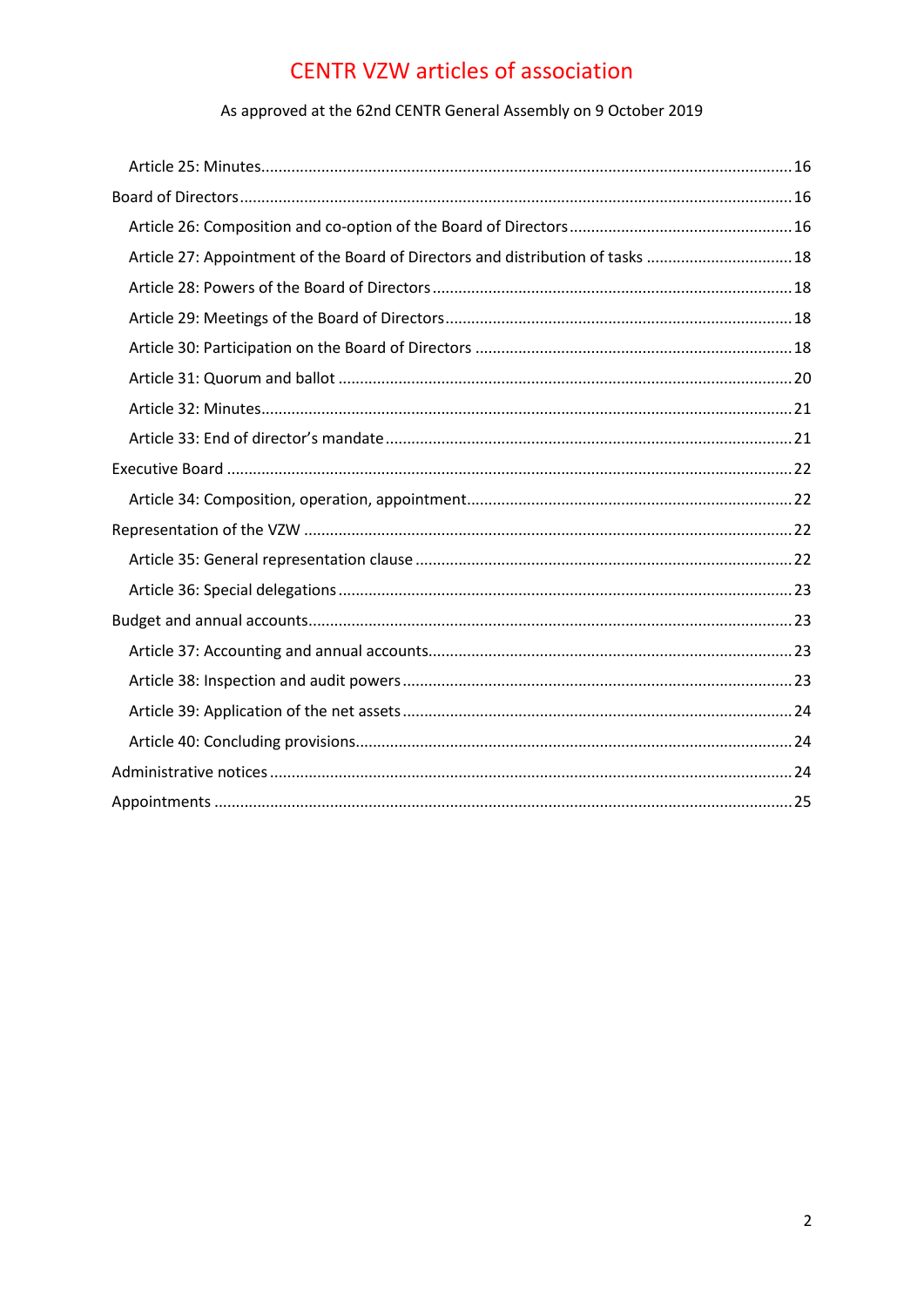### As approved at the 62nd CENTR General Assembly on 9 October 2019

### <span id="page-2-0"></span>Name / Address / Objectives and Activities / Term

### <span id="page-2-1"></span>**Article 1: Name**

The VZW ("vereniging zonder winstoogmerk" or "non-profit association") shall be called CENTR or "Council of European National Top-level Domain Registries" in full.

All deeds, invoices, announcements, notices, letters, orders, websites and other documents issued by the VZW, whether or not in electronic format, must state the following details: the name of the VZW, immediately preceded or followed by the words "vereniging zonder winstoogmerk" or the abbreviation "VZW", an accurate listing of the registered office of the VZW, the company number, the words "rechtspersonenregister" ("Register of Legal Entities") or the abbreviation "RPR", followed by a listing of the court district in which the registered office of the VZW is situated, the e-mail address and website address of the VZW if applicable, and the fact that the VZW is in liquidation if applicable.

Anyone who cooperates on behalf of a VZW on a deed that does not comply with the regulations stipulated in the previous paragraph may, depending on the circumstances, be held liable for the obligations entered into by the VZW in such deed or website.

### <span id="page-2-2"></span>**Article 2: Address**

The registered office of the association is situated in the Brussels-Capital Region.

The Board of Directors is authorised to move the registered office of the association within Belgium, insofar as any such move does not require a change in the language of these Articles of Association in accordance with the applicable language legislation. No amendment of the Articles of Association is required for this decision.

If the language of the Articles of Association must be amended as a consequence of a move of the registered office, only the General Assembly is authorised to take this decision, taking into account the requirement for an amendment to the Articles of Association.

### <span id="page-2-3"></span>**Article 3: Non-profit purpose and objectives (activities)**

The VZW has a non-profit purpose and has the following activities as its objectives:

- a) To provide a forum for discussion of policy matters that impact internet country code toplevel domain registries (ccTLDs).
- b) Act as a communication channel with internet governing bodies and other bodies related to the internet
- c) Promote the interests of ccTLDs
- d) Gather information on and document the practice of ccTLDs and act as a central point for questions on such matters
- e) Promote and encourage amongst ccTLD registries the provision of better services for users.
- f) Assist and support its members, provide them with information on ccTLDs and coordinate activities to better serve their mutual interests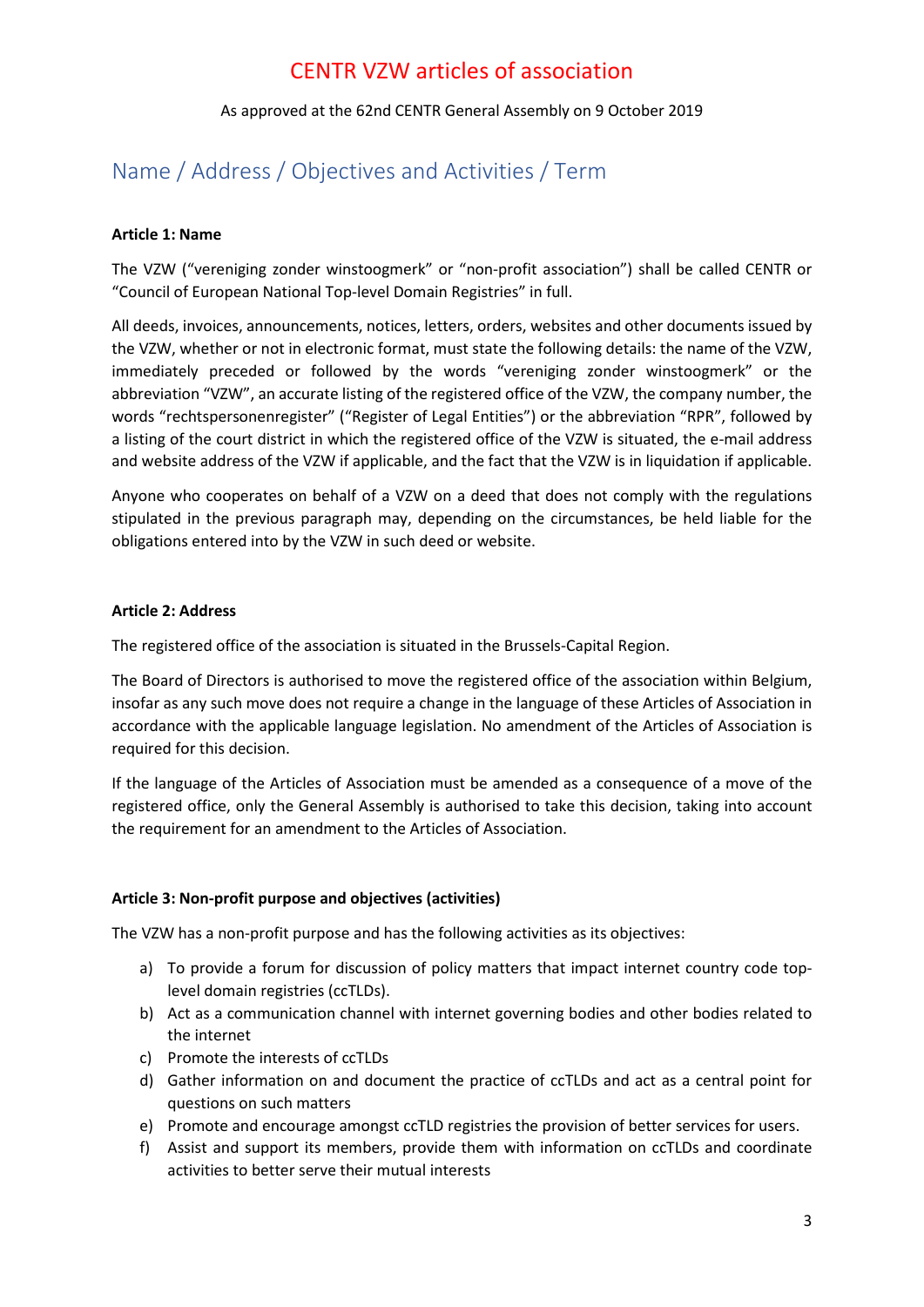As approved at the 62nd CENTR General Assembly on 9 October 2019

- g) Organise meetings and conferences for members to research matters relating to ccTLDs, as well as all other activities that may help the association to achieve these objectives
- h) Offer support to its members in their contact with the European Union and all other international and national organisations, whether or not situated in Brussels
- i) Offer a platform for discussion of all matters in the general interest of the membership

The VZW may take any action that is directly or indirectly related to its non-profit purpose and object.

As part of this, the VZW may undertake economic activities of an industrial or commercial nature, even as its principal activity, while any income generated by such activities at all times shall be fully allocated to its non-profit purpose.

### <span id="page-3-0"></span>**Article 4: Prohibition on profit distribution**

The VZW shall not pay or allocate any material gain, whether directly or indirectly, to its founders, directors or any other person, other than for the non-profit purpose specified in the Articles of Association. All transactions in breach of this prohibition shall be null and void.

#### <span id="page-3-1"></span>**Article 5: Term**

The association shall be set up in perpetuity and may be dissolved at any time.

## <span id="page-3-2"></span>Internal Regulations / Communications

### <span id="page-3-3"></span>**Article 6: Internal regulations**

The VZW has internal regulations in the form of 'Internal Procedural Rules'. The most recent version as approved by the Board of Directors is publicly available on the CENTR website.

All full members, associate members and observers must abide by the Articles of Association, the internal regulations and the declaration of intent.

### <span id="page-3-4"></span>**Article 7: Declaration of intent**

All full members, associate members and observers shall sign a unilateral declaration of intent in which they confirm they shall maintain confidentiality and undertake to participate to the best of their capacity within the VZW.

### <span id="page-3-5"></span>**Article 8: Communication**

All full and associate members of the VZW may provide an e-mail address at any time for communication. All communication to this e-mail address shall be deemed to have been served in accordance with the regulations. The VZW may use this e-mail address until the member in question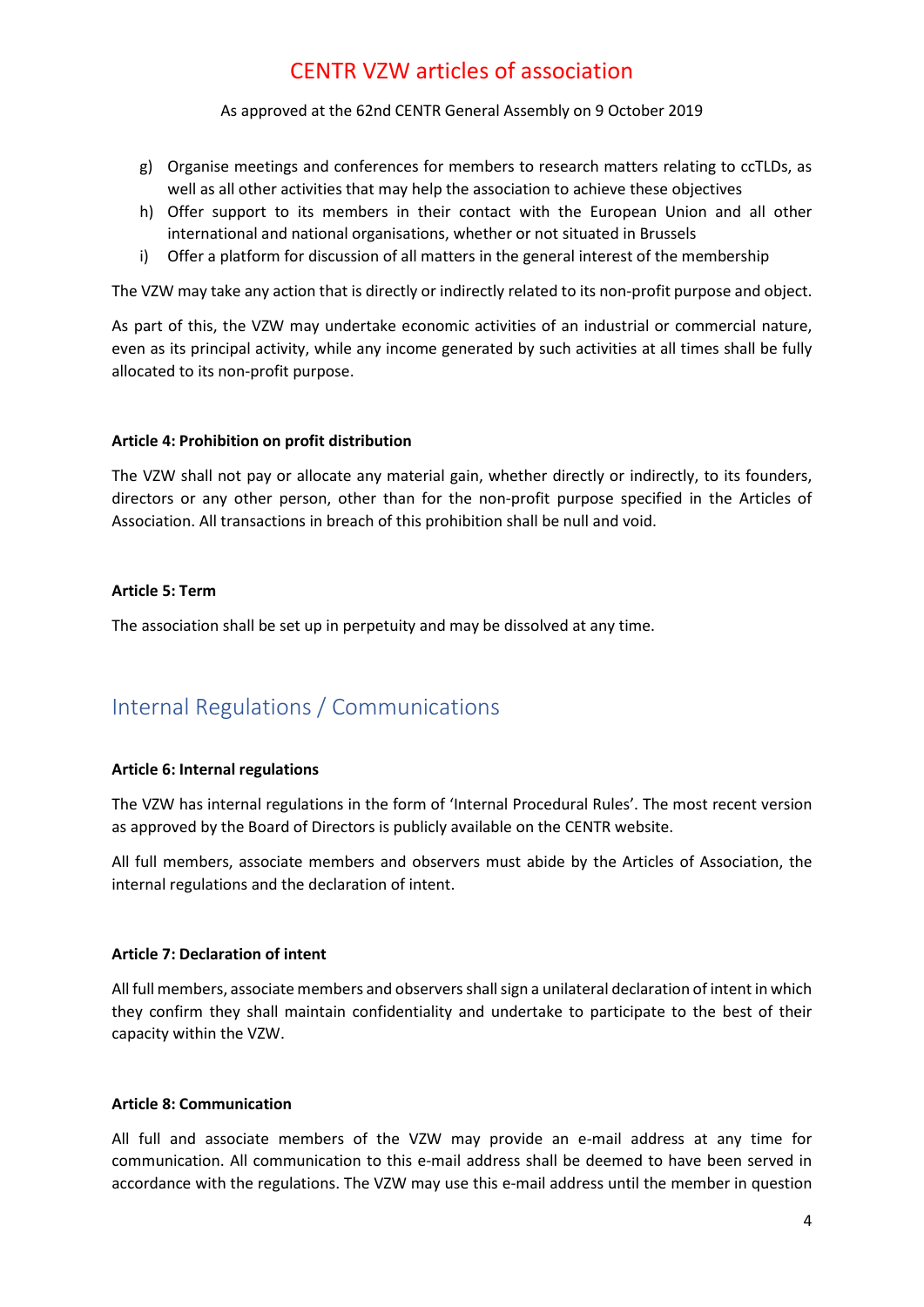### As approved at the 62nd CENTR General Assembly on 9 October 2019

notifies the VZW of a different e-mail address or expresses a wish to no longer communicate by email.

The members of the Board of Directors and the auditor, if applicable, may provide an e-mail address at the start of their mandate for communication with the VZW. All communication to this e-mail address shall be deemed to have been served in accordance with the regulations. The VZW may use this e-mail address until the mandate holder in question notifies the VZW of a different e-mail address or expresses a wish to no longer communicate by e-mail.

If required, the e-mail address may be replaced with another equivalent means of communication.

### <span id="page-4-0"></span>Full Members

### <span id="page-4-1"></span>**Article 9: Full members: number, terms and admission formalities**

There shall be a minimum of two full members. No maximum number shall be specified.

Prospective full members of the VZW shall submit a request to join in writing or via e-mail to the Board of Directors.

Only legal persons or organisations operating a European ccTLD may become full members of the VZW. "Europe" shall be interpreted as defined by the United Nations geoscheme for Europe.

Members already admitted as full members at the time of the approval of these Articles of Association shall not be subject to the aforementioned geographical restrictions.

The General Assembly has the authority to decide whether or not full members may be admitted. The General Assembly shall autonomously decide whether prospective full members who meet the substantive conditions are admitted to the VZW as members.

The decision to admit a full member shall be taken when at least half of the full members are present or represented. Subsequently, the decision shall be taken with a simple majority of the votes cast.

No justification is required for the decision on whether or not to admit a member. No appeal may be lodged against the decision.

If the admission of a prospective full member is refused, the prospective full member in question may only submit a new request one year after the initial request.

Full membership is not transferable to another legal person, unless permission to do so has been granted by a simple majority of votes cast during a General Assembly when at least half of the full members are present or represented.

### <span id="page-4-2"></span>**Article 10: Rights and obligations of the full members**

The full members shall have the rights and obligations described in the law and in these Articles of Association.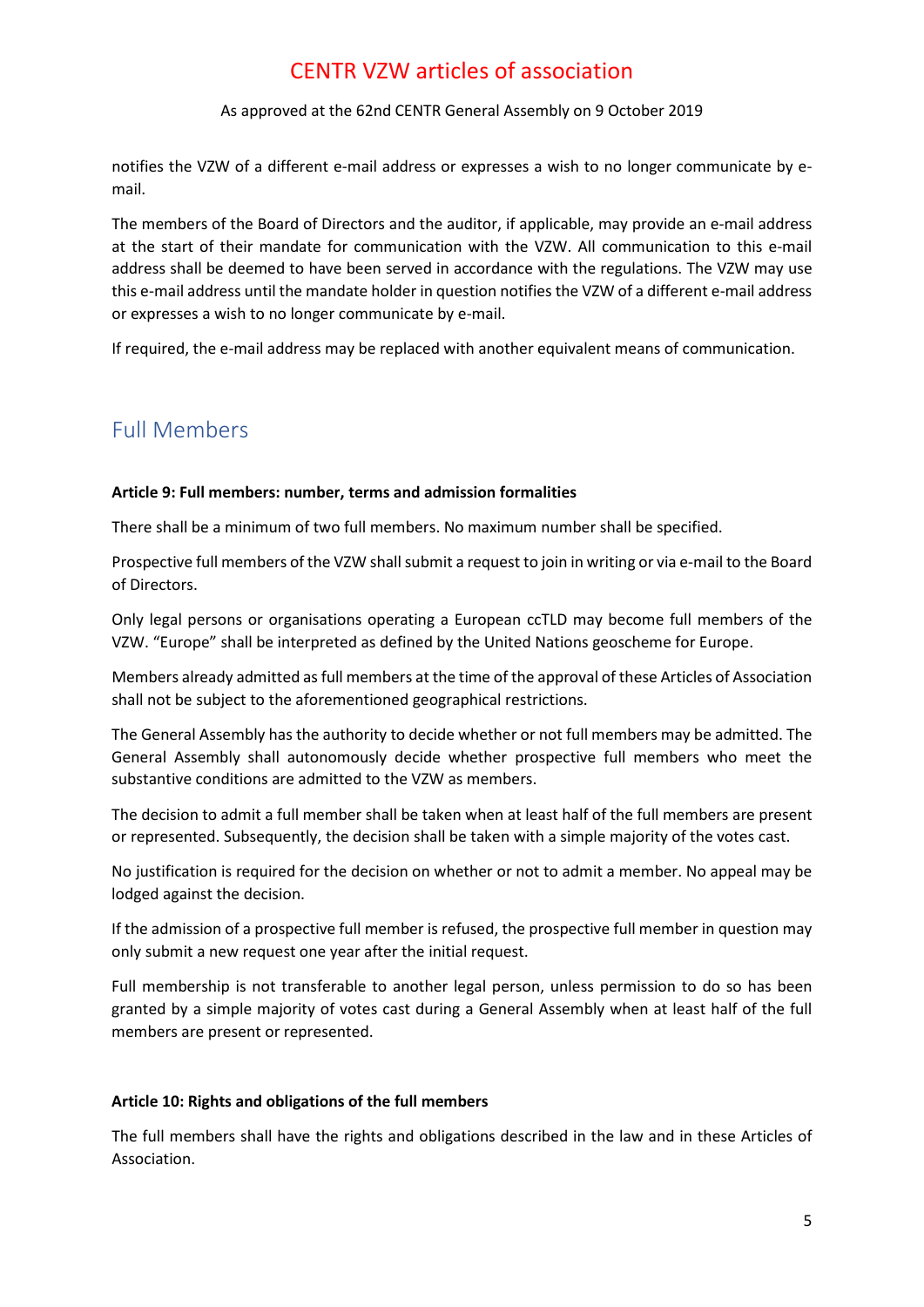As approved at the 62nd CENTR General Assembly on 9 October 2019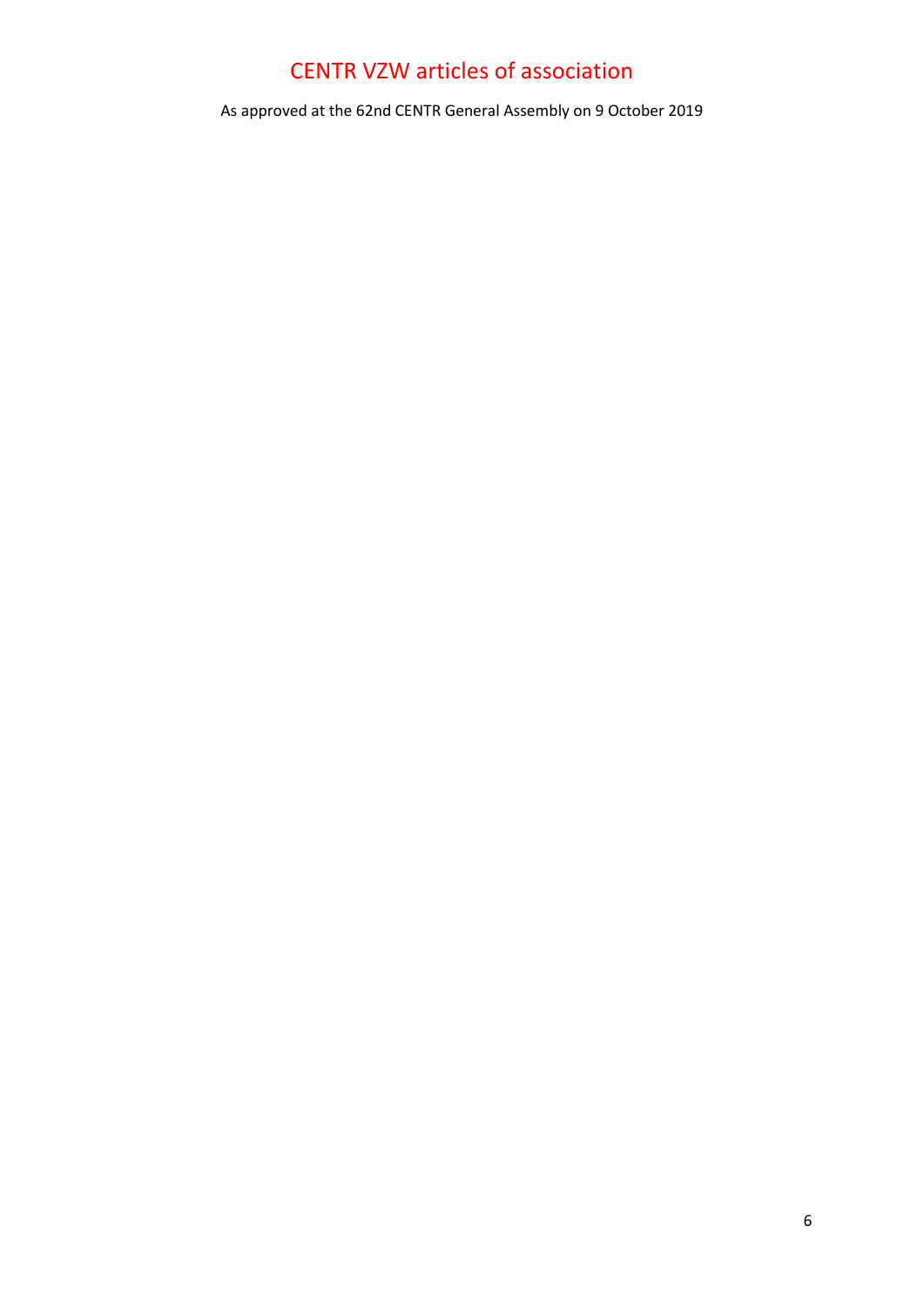As approved at the 62nd CENTR General Assembly on 9 October 2019

### <span id="page-6-0"></span>**Article 11: Terms and formalities regarding the resignation and dismissal of full members**

### Resignation

All full members of the VZW are free to resign by submitting their resignation to the Board of Directors. Notice of resignation shall be served to the Board of Directors by post or by e-mail.

The resigning full member shall observe a notice period of seven full days.

If the resignation results in the number of full members falling below the minimum specified by law or in these Articles of Association, the resignation of the full member shall be suspended until a replacement is found within a reasonable term.

### Automatic resignation

Full members must resign in the following circumstances:

- when the full member ceases to exist in accordance with the laws of its country of incorporation.
- when the full member no longer meets the substantive conditions to become a member of the VZW.
- when the full member was a member of the General Assembly in a specific capacity, and it loses that capacity.

### **Dismissal**

The dismissal or exclusion of a full member must be mentioned on the notice of the General Assembly. The full member must be heard, or as a minimum, provable and reasonable attempts to hear the member must have been taken. The exclusion of a full member may only be decreed by the General Assembly when at least two-thirds of the members are present or represented and subsequently, a majority of at least two- thirds of the votes cast is obtained.

If fewer than two-thirds of the members are present or represented at the initial meeting, a second meeting must be called, and the deliberations and decision of this new meeting shall be deemed valid when at least 15 full members are present or represented. The second meeting must not be held within fifteen days following the initial meeting.

Members may be excluded:

- when they are no longer fulfilling their obligations towards the VZW (such as non-payment of contributions or deposits or non-compliance with the internal regulations).
- when they are acting in breach of the Articles of Association, internal regulations, declaration of intent or any other regulations or decision taken by the General Assembly.
- when they are acting in a manner that is excessively detrimental to the interests of the VZW as assessed by the General Assembly.
- when they are declared bankrupt, enter liquidation or a trustee is appointed in relation to their assets.

### **Suspension**

The Board of Directors may suspend a member in anticipation of a General Assembly that will decide on the exclusion of the full member.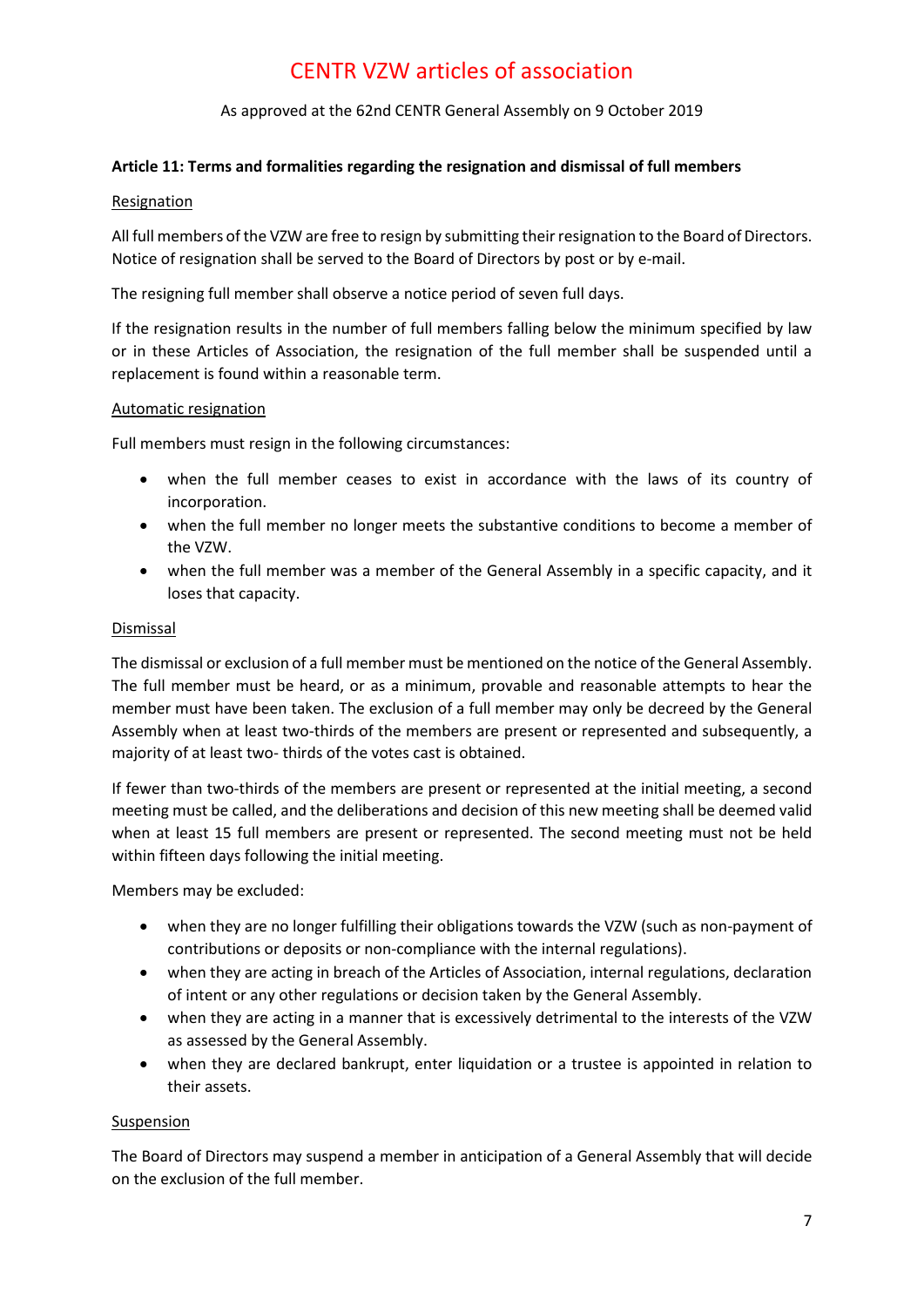### As approved at the 62nd CENTR General Assembly on 9 October 2019

Amongst other reasons, the Board of Directors may decide to suspend a full member if the latter has not paid an invoice sent by the secretary within sixty days after the due date. Such suspension may only be maintained if it is confirmed at the General Assembly by an ordinary majority of votes cast and then only for the period determined by the General Assembly. Upon payment in full of the invoice, the Board of Directors shall revoke the suspension.

Suspension means a temporary revocation of membership rights.

### <span id="page-7-0"></span>**Article 12: Contributions or deposits by the full members**

The maximum amount of contributions or deposits made by the full members shall be:  $\epsilon$  100,000 per year. The General Assembly shall annually decide by weighted majority on the level of the voluntary fee bands full members may choose from.

Suspended, resigning or excluded full members are bound to pay the contributions or deposits for the ongoing year.

Suspended, resigning or excluded full members shall have no claim to the possessions of the VZW and cannot reclaim any contributions paid.

### <span id="page-7-1"></span>**Article 13: Register of full members**

The Board of Directors shall keep a register of full members at the registered office of the association.

This register shall state the name, surname and place of residence of the full members, or if the full member in question is a legal person, their name, legal form and registered office address

The Board of Directors shall record all decisions regarding the admission, resignation or exclusion of full members in the register within eight days of notice of such decision being served. The Board of Directors may decide to keep the register in an electronic format.

All full members may inspect a digital version of the register of full members in a secure digital environment.

All full members may inspect the register of full members at the registered office of the association. To do so, they shall submit a written request to the Board of Directors, with whom they shall agree a date and time for inspection of the register. The register cannot be moved.

Upon verbal or written request, the VZW must without delay grant access to the register of full members to the authorities, administrations and services, including public prosecutors, registries, courts and all other lawfully authorised officials, and provide these entities with any copies or extracts of the register they deem necessary.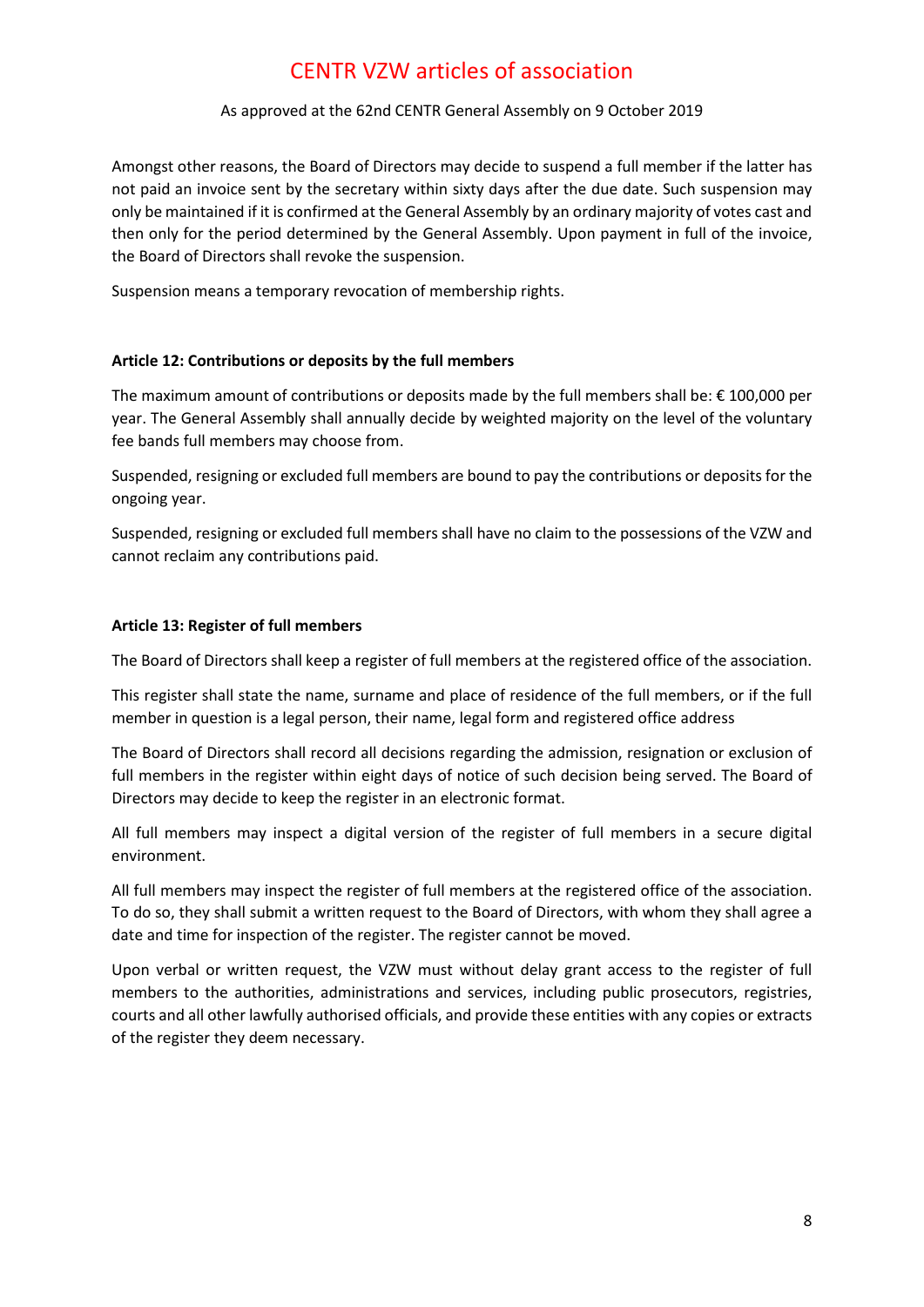As approved at the 62nd CENTR General Assembly on 9 October 2019

### <span id="page-8-0"></span>Associate Members

### <span id="page-8-1"></span>**Article 14: Associate members: number, terms and admission formalities**

In addition to full members, the association also includes associate members.

The General Assembly has the authority to decide whether or not associate members may be admitted. The General Assembly shall autonomously decide whether prospective associate members who meet the substantive conditions are admitted to the VZW as associate members.

The decision to admit an associate member shall be taken when at least half of the full members are present or represented. Subsequently, the decision shall be taken with a simple majority of the votes cast.

No justification is required for the decision on whether or not to admit an associate member. No appeal may be lodged against the decision.

If the admission of a prospective associate member is refused, the prospective associate member in question may only submit a new request one year after the initial request.

The membership term of associate members is three years, after which the membership expires and a new request to become an associate member may be submitted.

All associate members must be an institution or organisation that operates a "top-level internet domain registry" and the General Assembly is of the opinion that the VZW would benefit from the membership of the institution or organisation in question.

Membership is not transferable to another legal person, unless permission to do so has been granted by a simple majority of votes cast during a General Assembly when at least half of the full members are present or represented.

### <span id="page-8-2"></span>**Article 15: Rights and obligations of the associate members**

The associate members shall have the rights and obligations described in the law and in these Articles of Association.

### <span id="page-8-3"></span>**Article 16: Terms and formalities regarding the resignation and dismissal of associate members**

### Resignation

All associate members of the VZW are free to resign by submitting their resignation to the Board of Directors.

Notice of resignation shall be served to the Board of Directors by post or by e-mail.

The resigning associate member shall observe a notice period of seven full days.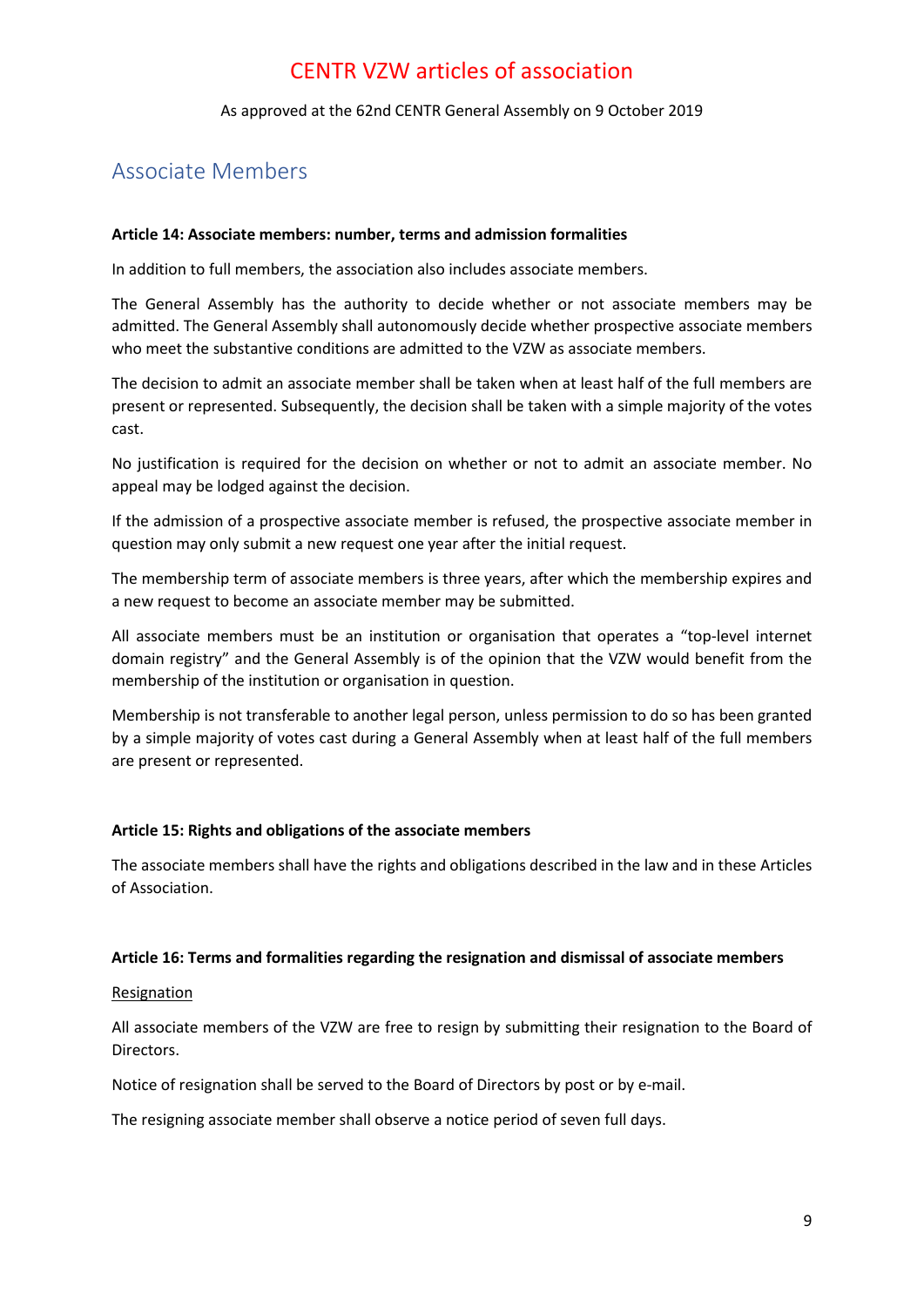### As approved at the 62nd CENTR General Assembly on 9 October 2019

### Automatic resignation

Associate members must resign in the following circumstances:

- when the associate member ceases to exist in accordance with the laws of its country of incorporation.
- when the associate member no longer meets the substantive conditions to become an associate member of the VZW.

when the associate member was a member of the General Assembly in a specific capacity, and it loses that capacity.

### Dismissal

The dismissal or exclusion of an associate member may be decreed by the General Assembly with a simple majority of votes cast. This may be done:

- when the associate member is no longer fulfilling its obligations towards the VZW (such as non-payment of contributions or deposits or non-compliance with the internal regulations).
- when the associate member is acting in breach of the Articles of Association, declaration of intent, internal procedural rules or any other regulations or decision by the General Assembly.
- when the associate member is acting in a manner that is excessively detrimental to the interests of the VZW in the opinion of the General Assembly. when the associate member is declared bankrupt, enters liquidation or a trustee is appointed in relation to its assets.

### Suspension

The Board of Directors may suspend an associate member in anticipation of a General Assembly that will decide on the exclusion of the member.

Amongst other reasons, the Board of Directors may decide to suspend an associate member if the latter has not paid an invoice sent by the secretary within sixty days after the due date. Such suspension may only be maintained if it is confirmed at the General Assembly by an ordinary majority of votes cast and then only for the period determined by the General Assembly. Upon payment in full of the invoice, the Board of Directors shall revoke the suspension.

Suspension means a temporary revocation of associate membership rights.

### <span id="page-9-0"></span>**Article 17: Contributions or deposits by the associate members**

The maximum amount of contributions or deposits made by the associate members shall be:  $\epsilon$ 100,000 per year by means of a fee tier system. The General Assembly shall annually decide the exact size of the different amounts by simple majority.

The General Assembly may amend the provisions regarding the contributions from associate members without consent from the associate members. This decision shall require both a simple majority of the votes cast and a weighted majority of the votes cast .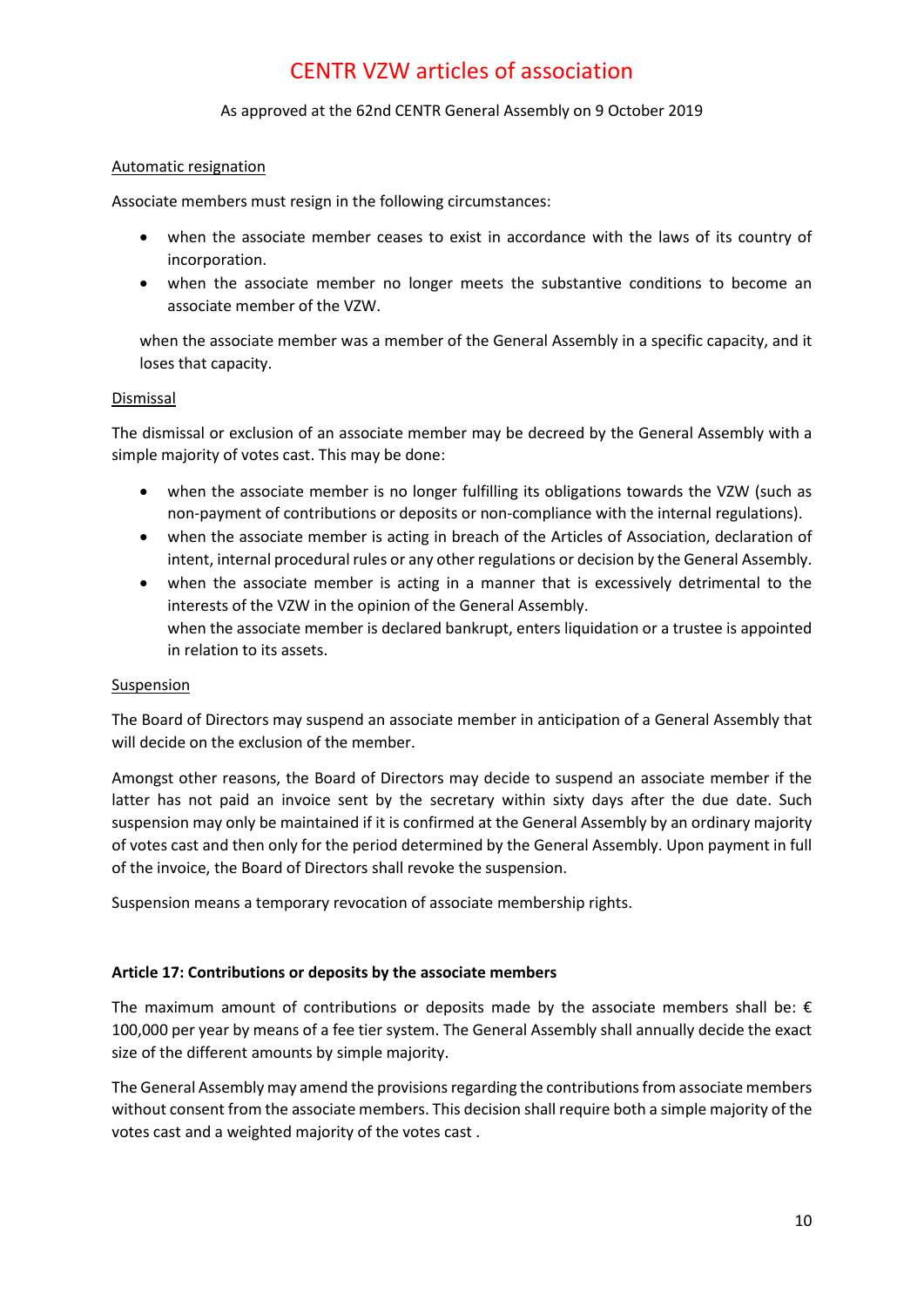### As approved at the 62nd CENTR General Assembly on 9 October 2019

Suspended, resigning or excluded associate members are bound to pay the contributions or deposits for the ongoing year.

Suspended, resigning or excluded associate members shall have no claim to the possessions of the VZW and cannot reclaim any contributions paid.

### <span id="page-10-0"></span>**Observers**

### <span id="page-10-1"></span>**Article 18: Observers**

The General Assembly may grant observer status to legal persons, natural persons or lawful representatives of those legal persons if the General Assembly, at its own discretion, is of the opinion that the VZW could benefit from the observer status of such legal persons or natural persons. No natural or legal person who is eligible to become a full or associate member may be granted observer status.

The members shall have the rights and obligations described in the law and in these Articles of Association.

Observer status permits the natural or legal persons in question to attend the General Assembly without voting rights.

The General Assembly may grant the observer status by simple majority and may review the status of all observers at any of its meetings, and it may terminate any observer status it grants at any time by simple majority.

Observer status is not transferable to another legal person or natural person, unless permission to do so has been granted by a simple majority of votes cast during a General Assembly.

Observer status shall be granted for three years, after which the Observership expires and a new request to become an observer may be submitted.

### <span id="page-10-2"></span>General Assembly

### <span id="page-10-3"></span>**Article 19: Composition and chairship of the General Assembly**

The General Assembly is composed of all full members. When the General Assembly deliberates on the basis of a report drawn up by an auditor, the latter shall take part in the meeting.

<span id="page-10-4"></span>Sessions of the General Assembly shall be chaired by the chair of the Board of Directors. The chair may ask the Board of Directors to appoint another person to act as chair at a specific meeting. Any such person shall be appointed to chair only that specific meeting. The General Assembly may replace any such person appointed in this way with another person by a simple majority of votes cast. If the chair is absent and the Board of Directors has not attempted to appoint a replacement, the General Assembly shall appoint a chair with a simple majority of votes cast.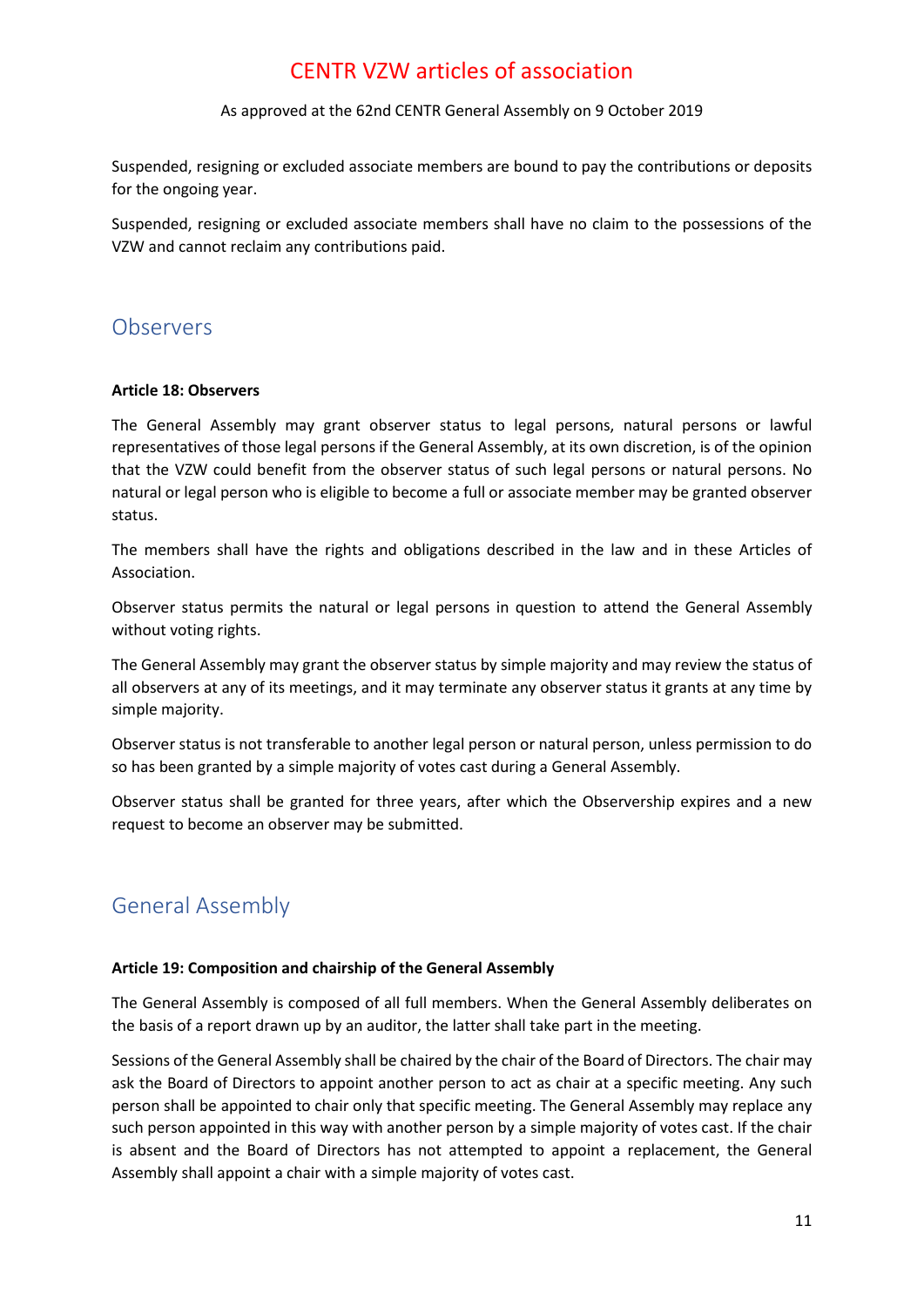### As approved at the 62nd CENTR General Assembly on 9 October 2019

### **Article 20: Powers of the General Assembly**

The General Assembly is authorised to:

- amend the Articles of Association;
- appoint and dismiss directors and determine their remuneration, if any remuneration is granted;
- appoint and dismiss the auditor and determine his/her remuneration;
- discharge directors and the auditor, and, if necessary, commence an association claim against the directors and auditors;
- approve the annual accounts and budget;
- dissolve the association;
- admit full member, associate member and observer;
- exclude a full member, associate member and observer;
- convert the VZW (non-profit association) into an IVZW (international non-profit association), a cooperative recognised as a social enterprise or a recognised social enterprise cooperative;
- to receive or transfer any 'contribution for free';
- act in all other instances that require a decision by the General Assembly as per the Articles of Association or the law.

### <span id="page-11-0"></span>**Article 21: Calling the General Assembly**

### When and where to call

The Board of Directors shall call a General Assembly in all instances determined by the law or the Articles of Associations.

The Board of Directors shall call an extraordinary General Assembly when at least one-fifth of members has requested the same. In this event, the Board of Directors shall call a General Assembly within twenty-one days after the request to call a General Assembly, and the meeting shall be held no later than forty days after such request.

The Board of Directors shall call a General Assembly at least once per year, no later than within six months after the conclusion of the financial year at no more than fifteen months after the previous ordinary General Assembly.

The Board of Directors shall also call a General Assembly in all instances where it deems it necessary to do so.

Unless decided otherwise by the General Assembly, all General Assemblies shall be held within Europe. "Europe" shall be interpreted as defined by the United Nations geoscheme for Europe.

### Call procedure

The effective call may be made by the Board of Directors, the chair or a director.

All full members, directors and auditors (if applicable) shall be called at least thirty days prior to the General Assembly.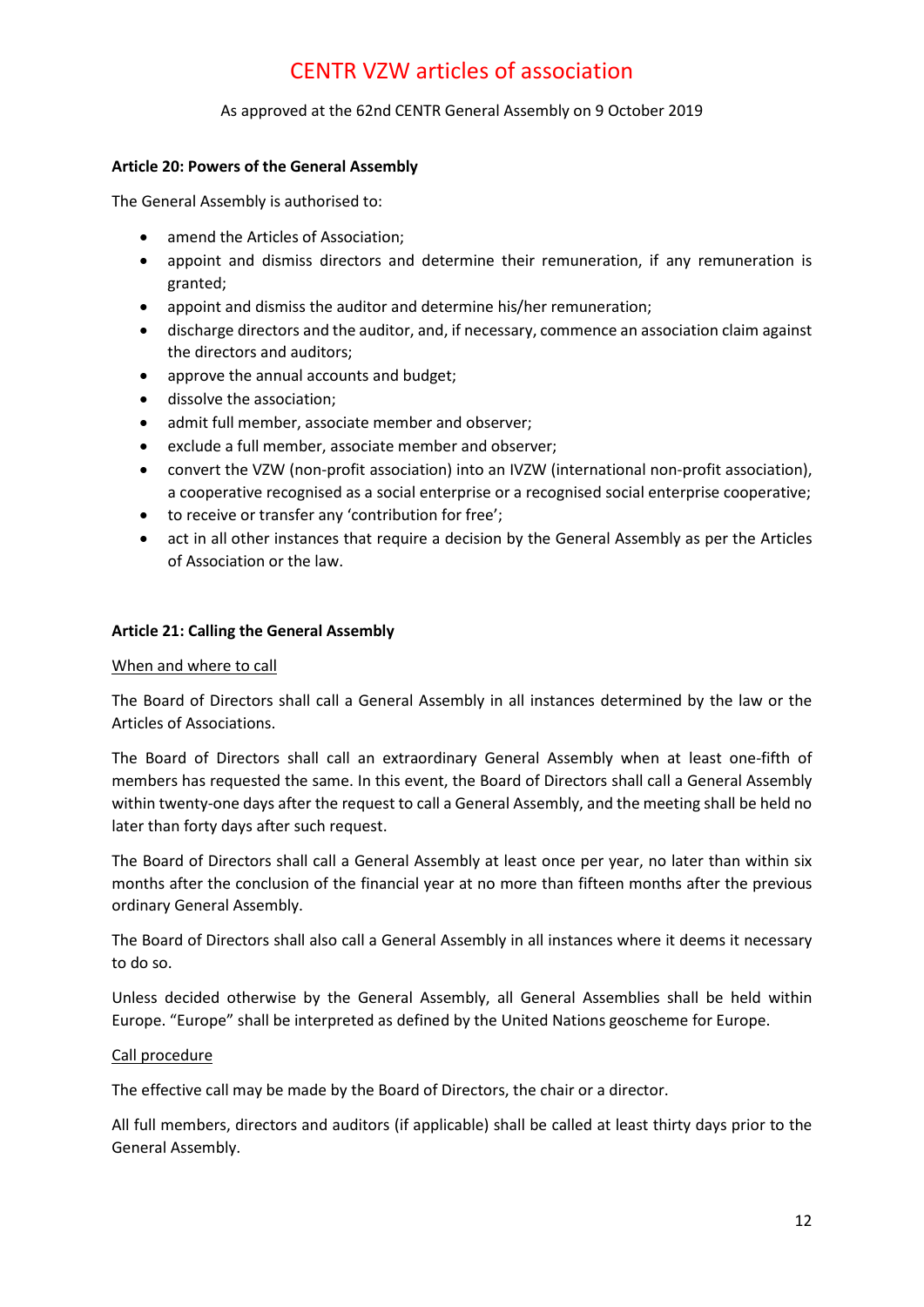### As approved at the 62nd CENTR General Assembly on 9 October 2019

The agenda for the meeting shall be enclosed with the notice. All suggestions signed by at least onetwentieth of the members shall be added to the agenda.

Points for discussion may be added to the agenda on the day of the General Assembly and during the General Assembly itself. The General Assembly shall not vote on items that are not listed in the agenda.

Any members who personally attend the meeting shall be deemed to have received notice of the meeting.

Copies of any documents that must be presented to the General Assembly by law shall be sent without delay and free of charge to all members, directors and auditors who have requested the same.

### <span id="page-12-0"></span>**Article 22: Participation in the General Assembly**

### Representatives/proxies

Members may be represented at a General Assembly by another member by means of a written proxy, with a limit of five proxies per member. These proxies must be submitted to the chair in writing prior to the start of the voting to which they apply. The Board shall specify the modalities of proxy voting in the Internal Procedural Rules.

#### Remote participation

If stated on the notice, members may participate remotely in the General Assembly. In this event, an electronic means of communication must be used that ensures members can follow the discussions at the meeting directly, simultaneously and without interruption. In addition, this means of communication must enable members to exercise their right to vote and/or ask questions. Any members participating in a General Assembly in this manner shall be deemed equivalent to members physically present at the General Assembly.

### <span id="page-12-1"></span>**Article 23: Proceedings at the General Assembly**

The directors shall answer questions posed by the members, prior to or during the meeting and verbally or in writing, that relate to the agenda points.

In the interest of the association, they may refuse to answer questions if the disclosure of certain data or facts might damage the association or is in breach of the confidentiality clauses accepted by the association.

The directors may combine their responses to different questions on the same topic.

### <span id="page-12-2"></span>**Article 24: Quorum and majorities**

#### **Quorum**

The General Assembly may only deliberate when 15 full members are present or represented.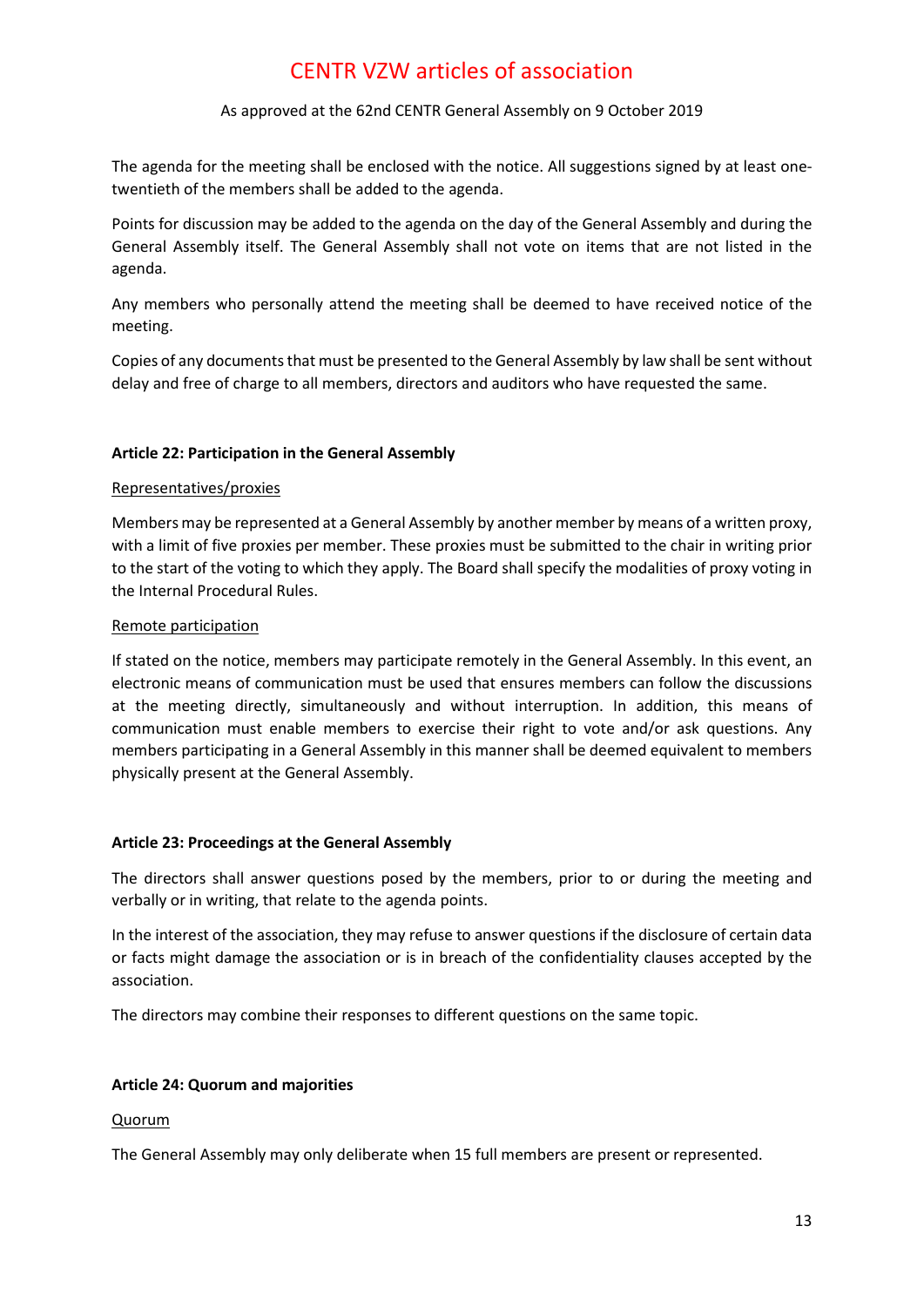### As approved at the 62nd CENTR General Assembly on 9 October 2019

In relation to an amendment to the Articles of Association, an amendment to the object of the association, the exclusion of a full member, the dissolution of the VZW and all other instances determined by law, the General Assembly may only deliberate and take decisions lawfully when at least two-thirds of the full members are present or represented at the meeting. For an amendment to the Articles of Association, the proposed amendments must also have been accurately stated on the meeting notice. Any vote on the exclusion of a full member must also be clearly mentioned on the meeting notice. If fewer than two-thirds of the full members are present or represented at the initial meeting, a second meeting must be called, and the deliberations and decision of this new meeting shall be deemed valid regardless of the number of members present or represented. The second meeting must not be held within fifteen days following the initial meeting.

For the assessment of the total number of CENTR full Members, suspended full members are not taken into account.

### **Majorities**

To calculate the simple and special majorities referred to below, any abstentions shall not be counted in the numerator, nor in the denominator. Abstentions do not count in favour or against, but they are taken into account for the calculation of the quorum.

In principle, decisions at the General Assembly shall be taken by a simple majority, being 50% + 1 of the votes cast. This does not apply to decisions on financial or budgetary matters that are expressly listed as such on the agenda. These shall be approved by both a simple majority of the votes cast and a weighted majority of the votes cast.

If all members are present or represented at a General Assembly, lawful decisions may be taken unanimously on all topics suggested for discussion, except for motions to amend the Articles of Association.

Amendments to the Articles of Association and exclusion of full and associate members shall only be accepted if two- thirds of votes casts are in favour. However, if the amendment to the Articles of Association in question relates to the object or non-profit purpose of the association or when a decision on the voluntary dissolution of the VZW is to be taken, it shall only be accepted if four-fifths of the votes cast are in favour.

All full members have the right to vote at General Assemblies. A distinction shall be made between votes and weighted votes, with each type cast and counted separately. All full members have one vote, and the number of weighted votes per full member shall be equal to the membership contribution in EUR actually paid by the full member and received by the VZW in the current financial year, divided by one thousand and rounded up. The Board of Directors shall maintain a list of the weighted votes of all full members and shall inform the General Assembly of any changes. Weighted votes shall only be valid for decisions on financial and budgetary matters, as stipulated in these Articles of Association.

In the event of a tie, the chair of the Board of Directors or his/her replacement shall not have a casting vote. In such event, the General Assembly may decide by a simple majority of votes cast to hold another ballot or to drop the motion in question.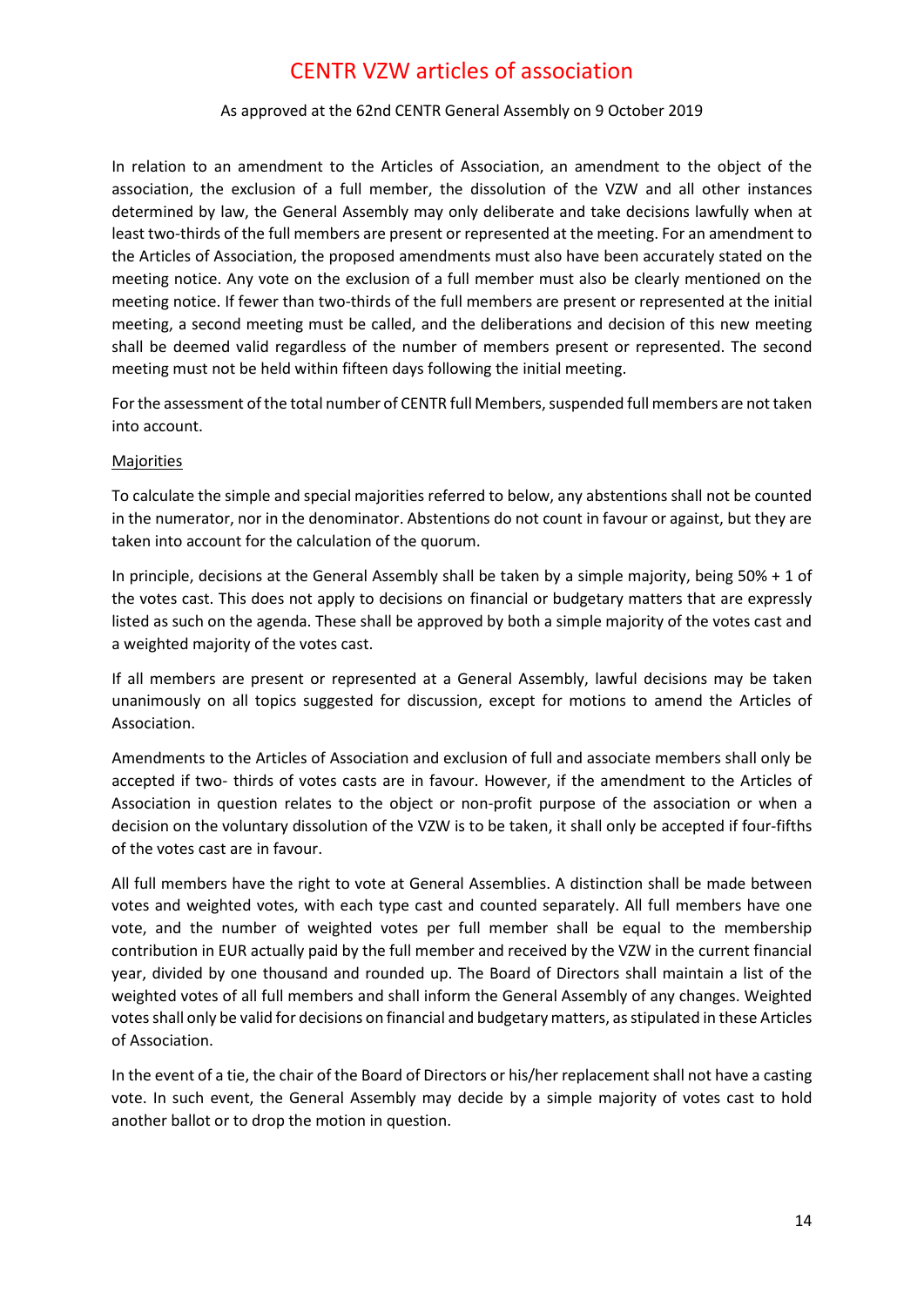As approved at the 62nd CENTR General Assembly on 9 October 2019

All ballots are open, unless the ballot in question relates to the appointment of members of the Board of Directors or if the chair of the meeting or one of the members of the General Assembly requests a secret ballot.

Secret ballots shall be held by means of anonymous and closed voting slips or an electronic alternative. All secret ballots shall be held under the supervision of the chair of the meeting.

A normal ballot may be held by a show of hands, by roll call or by means of an electronic system.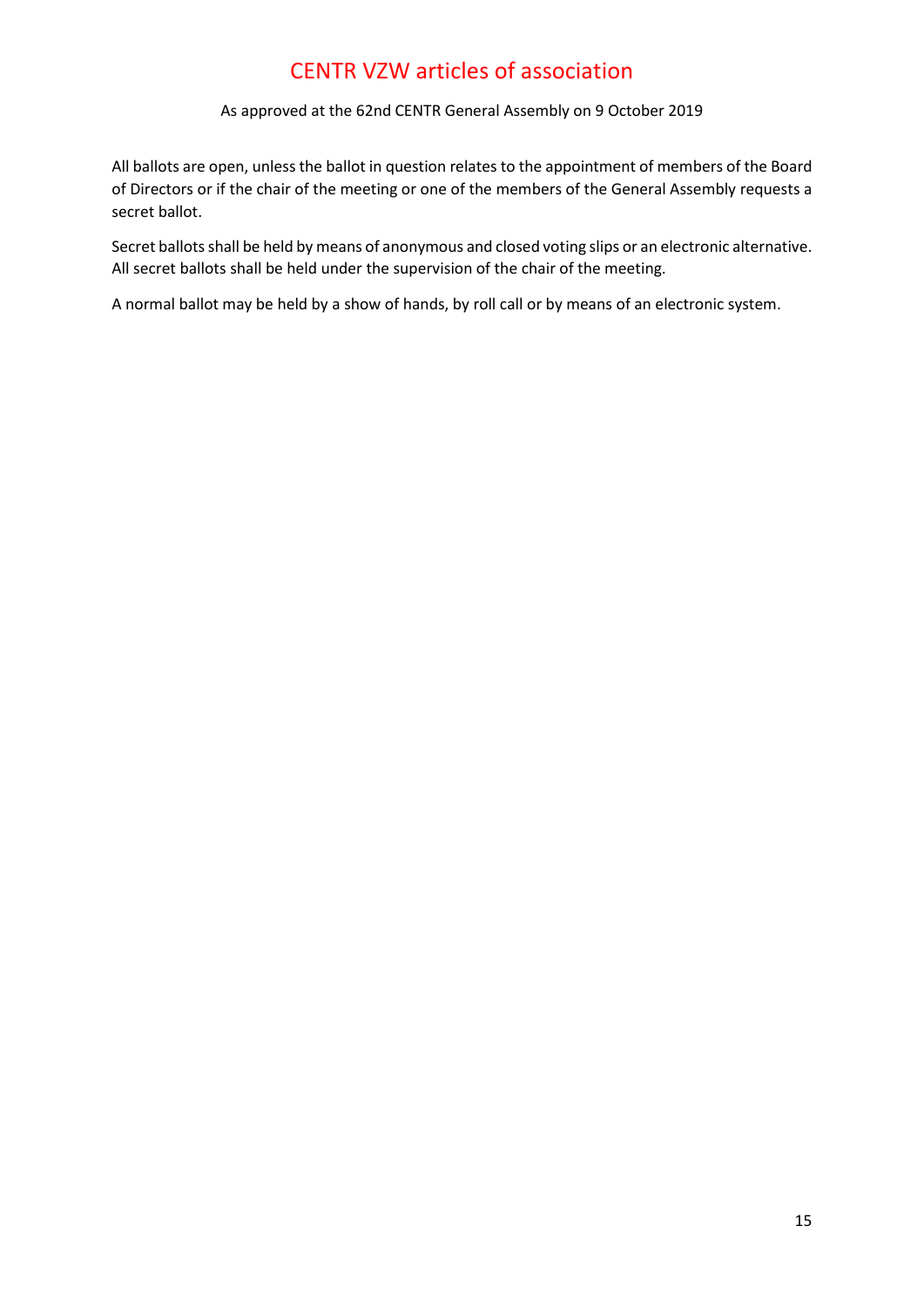As approved at the 62nd CENTR General Assembly on 9 October 2019

### <span id="page-15-0"></span>**Article 25: Minutes**

The decisions of the General Assembly shall be recorded in the minutes, which shall form part of the VZW's internal records.

The members shall be informed of these decisions through receipt of a copy of these meeting reports. The reports shall be published on the website of the VZW.

Third parties and/or associate members shall be informed of decisions by the method prescribed by law.

### <span id="page-15-1"></span>Board of Directors

### <span id="page-15-2"></span>**Article 26:** Composition and **co-option of the Board of Directors**

### Number

The VZW shall be governed by a collegial body of at least three directors, all of which shall be natural persons.

If and for as long as the association has less than three members, the Board of Directors may consist of two directors. For as long as the Board of Directors is made up of two directors, all provisions granting a casting vote to a member of the Board of Directors shall lawfully cease to apply.

The maximum number of directors shall be five.

### **Conditions**

The following conditions must be met for appointment as a director:

- the candidate must be a natural person
- the candidate must not be an employee of CENTR VZW

Members of the Board of Directors shall only be eligible for re-election once, immediately after the expiry of their first mandate. After this point, the director in question may not be reappointed until the second ordinary annual General Assembly after the expiry of his/her second mandate (i.e. after two years).

### Co-option

If a director's position becomes vacant prior to the end of his/her mandate, the remaining directors have the right to co-opt a new director. The mandate of the co-opted director must be confirmed at the next General Assembly; if confirmed, the co-opted director shall complete the mandate of his/her predecessor, unless decided otherwise by the General Assembly. If the General Assembly does not confirm the co-opted director's mandate, his/her mandate shall lapse at the end of the General Assembly, without prejudice to the validity of the composition of the Board of Directors at that moment.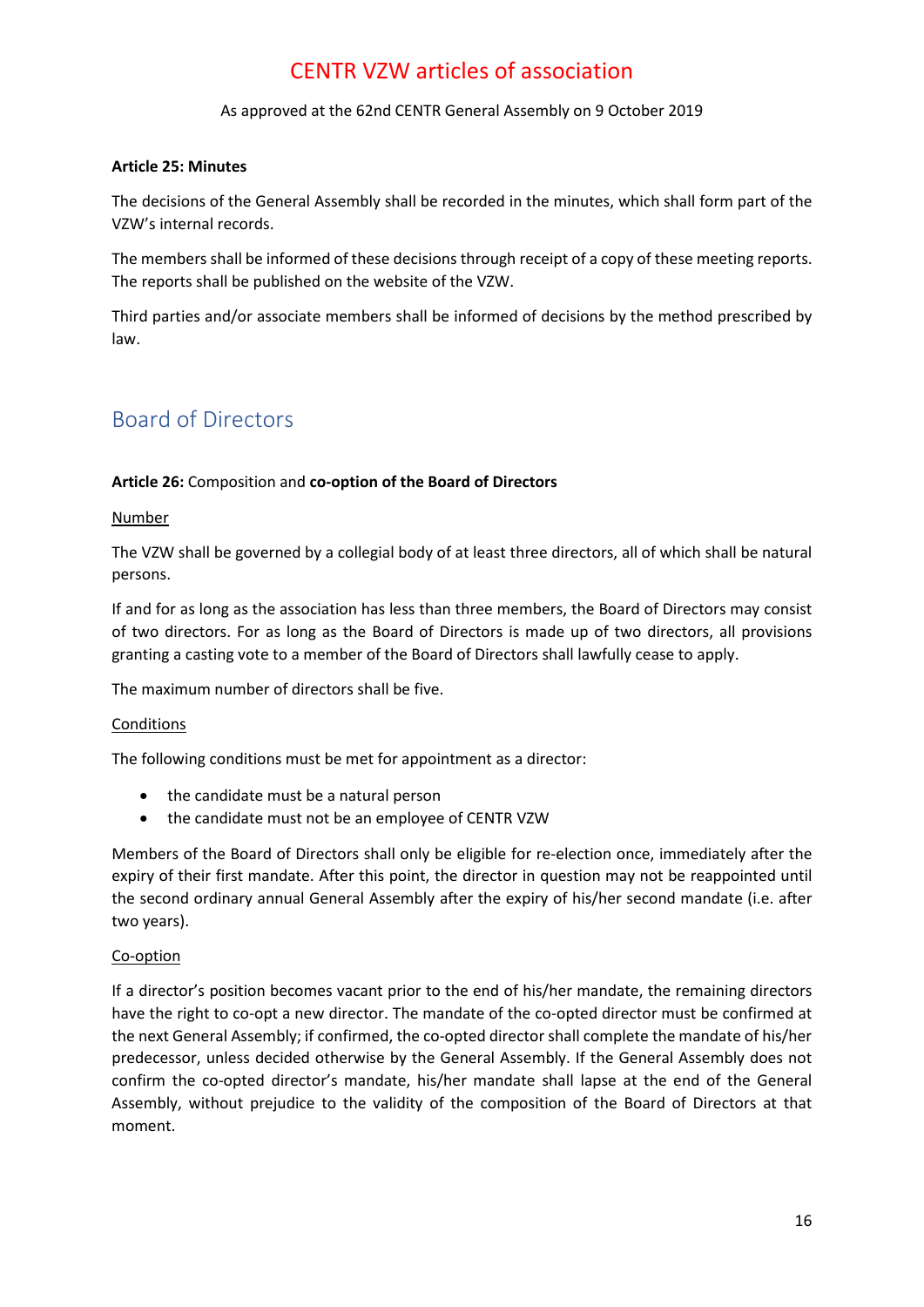As approved at the 62nd CENTR General Assembly on 9 October 2019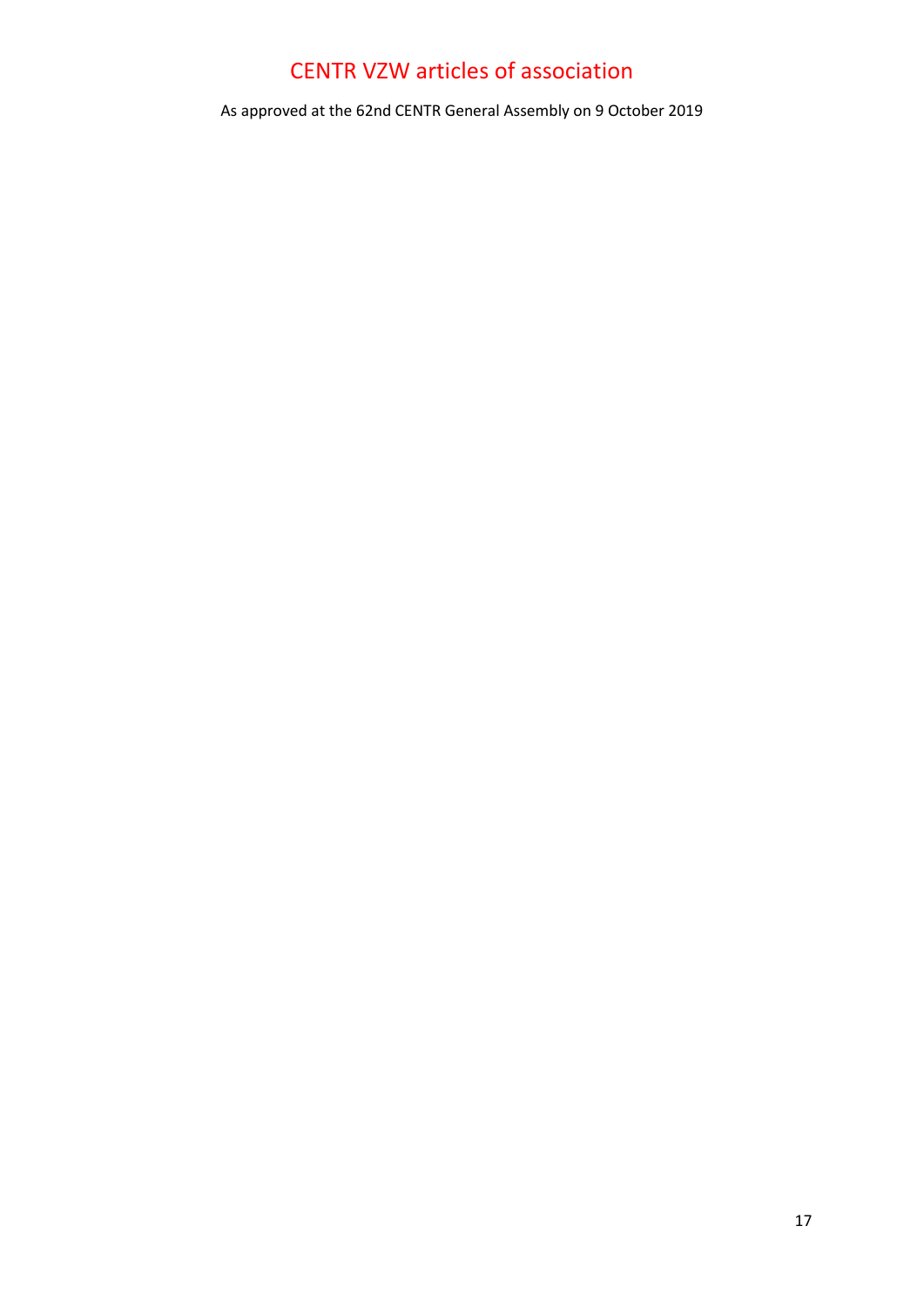As approved at the 62nd CENTR General Assembly on 9 October 2019

#### <span id="page-17-0"></span>**Article 27: Appointment of the Board of Directors and distribution of tasks**

The General Assembly shall appoint the members of the Board of Directors during an ordinary annual General Assembly for a term commencing immediately upon the end of the meeting in question and running until the end of the second ordinary annual meeting after their election.

In the same manner, the General Assembly shall appoint one of the directors as chair and one as treasurer for the term up to the expiry of the mandate of the chair or treasurer as a member of the Board of Directors.

The above appointments shall be decided by a simple majority of the votes cast. No quorum is required.

No remuneration shall be paid for the director's mandate.

#### <span id="page-17-1"></span>**Article 28: Powers of the Board of Directors**

The Board of Directors shall govern the VZW and represent the VZW, at law or otherwise, and shall have all powers that do not fall under the powers of the General Assembly.

The Board of Directors has the authority to perform any acts that are necessary to achieve or facilitate the realisation of the association's objectives, except for such acts for which, in accordance with the law, the General Assembly is competent.

For agreements in which the VZW must act as a guarantor for a third party or may be held liable for the debts of a third party, the Board of Directors requires the approval of the General Assembly.

For all agreements with a recurring value in excess of 200,000 EUR per year, the Board of Directors requires the approval of the General Assembly.

### <span id="page-17-2"></span>**Article 29: Meetings of the Board of Directors**

The Board of Directors must meet when required in the interests of the VZW.

All directors have the right to call a meeting of the Board of Directors. To do so, they shall submit a request to the chair.

A meeting of the Board of Directors shall be called by the chair or by a director.

Notice of the meeting shall be served by post or by e-mail, at least twenty-four hours prior to the time of the meeting of the Board of Directors. The notice shall state the date, time and place of the meeting of the Board of Directors, as well as the agenda.

#### <span id="page-17-3"></span>**Article 30: Participation on the Board of Directors**

#### Representatives

Directors cannot be represented by another director at a meeting of the Board of Directors.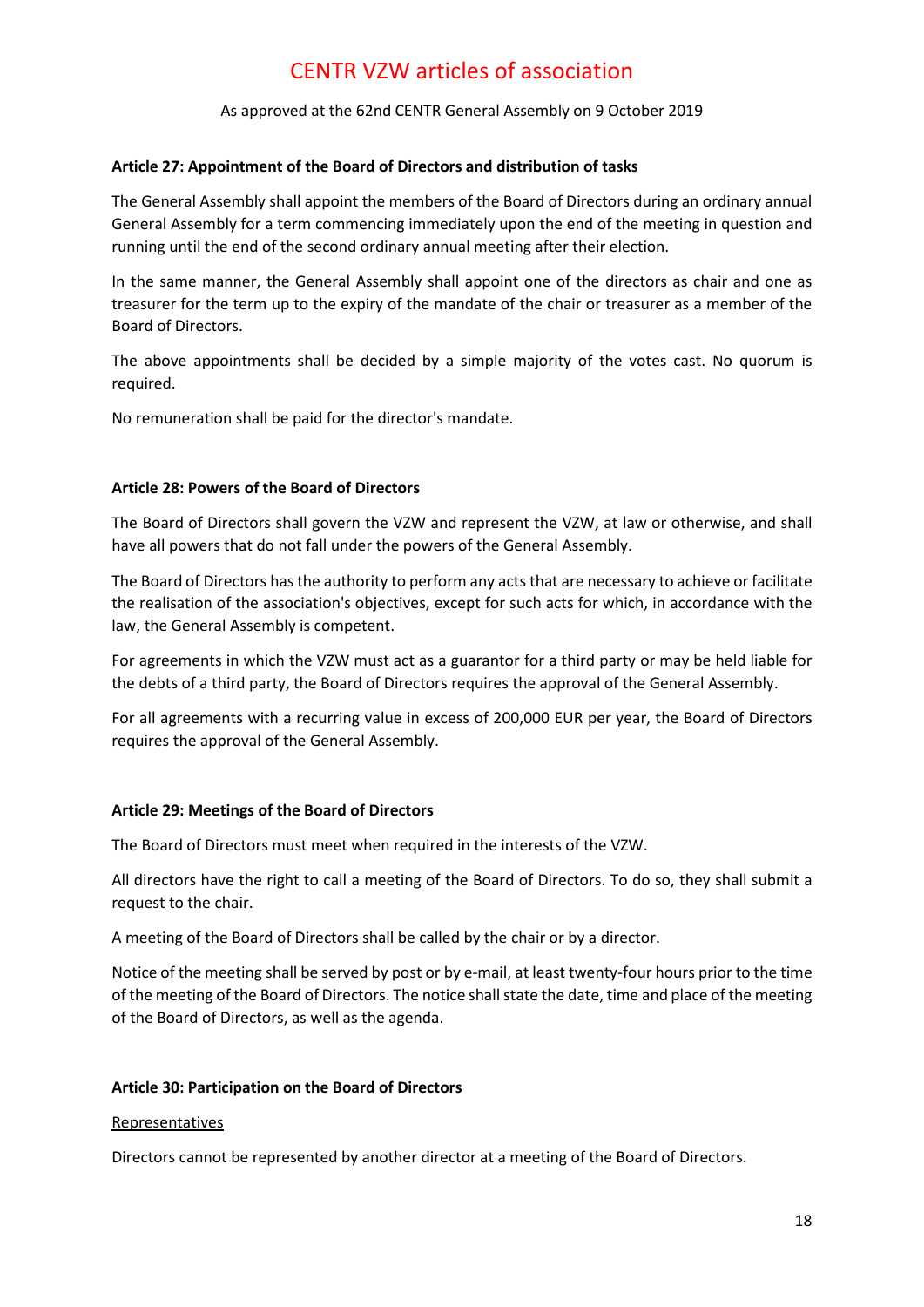As approved at the 62nd CENTR General Assembly on 9 October 2019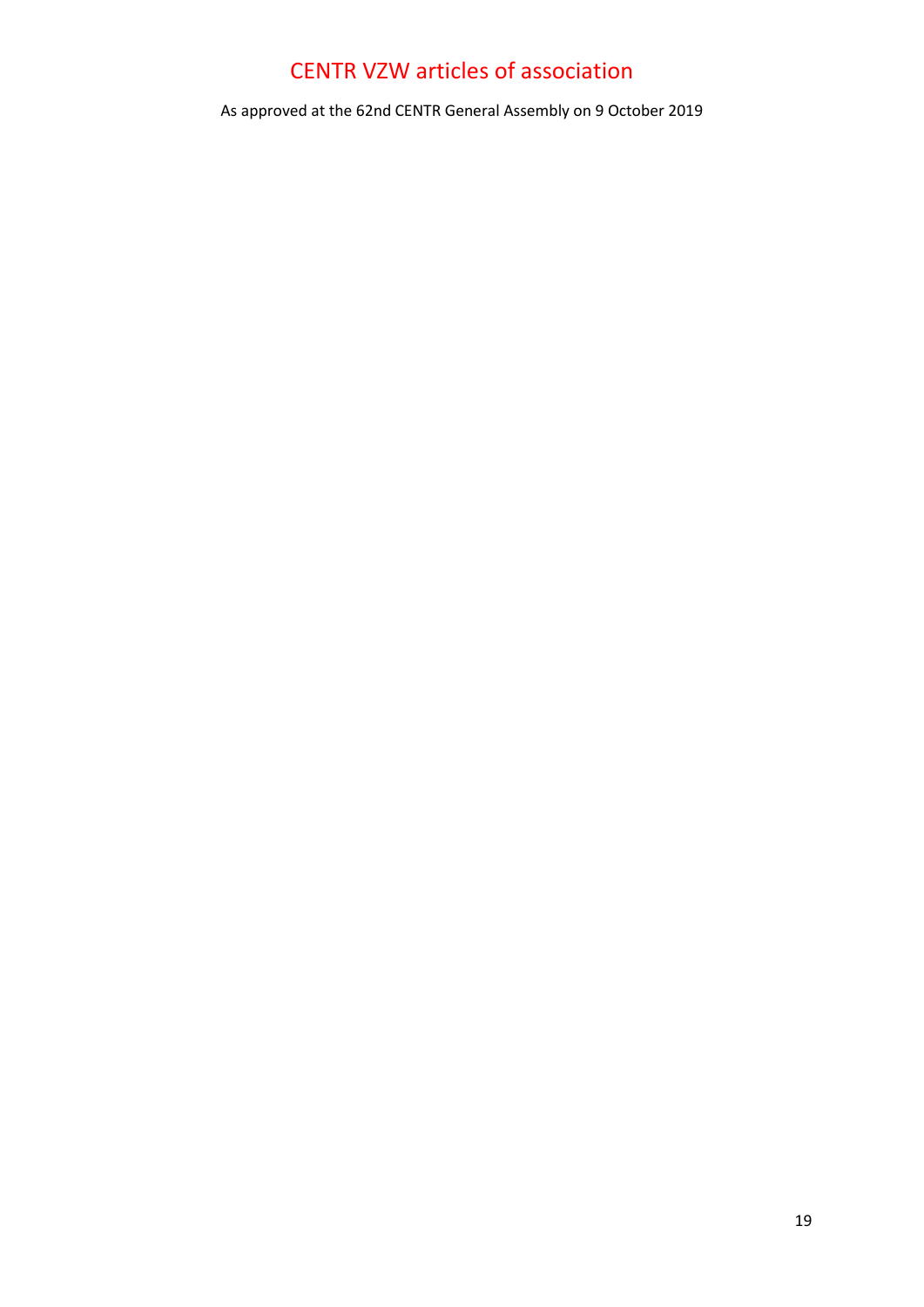### As approved at the 62nd CENTR General Assembly on 9 October 2019

### Chairship

The Board of Directors shall be chaired by the chair of the Board of Directors. If, at a meeting of the Board of Directors, the chair is not present within fifteen minutes following the stated start time of the meeting, the directors present may elect another chair for the meeting from amongst themselves.

### Written resolutions

Decisions of the Board of Directors may be taken by unanimous written resolution by all directors. This means that all directors must approve the decision.

### Remote meetings

If stated on the meeting notice, directors may participate remotely in meetings of the Board of Directors. In this event, an electronic means of communication must be used that ensures members can follow the discussions at the meeting directly, simultaneously and without interruption. In addition, this means of communication must enable members to exercise their right to vote. Any directors participating in a meeting of the Board of Directors in this manner shall be deemed equivalent to members physically present at the meeting.

### Conflicts of interest

When the Board of Directors must take a decision or issue a resolution on a transaction that falls under its authority and one of the directors has a direct or indirect interest of an economic nature that is in conflict with the interests of the association, the director in question must notify the other directors of this fact prior to any decision by the Board of Directors on the matter concerned. The director's statement on the nature of this conflict of interest shall be included in the minutes of the meeting at which the Board of Directors is to take the decision in question. The Board of Directors is not permitted to delegate this decision.

Directors with a conflict of interest are prohibited from participating in deliberations by the Board of Directors on decisions or transactions relating to the matter in question, and in any related ballots.

When a majority of the directors present or represented has a conflict of interest, the decision or transaction shall be referred to the General Assembly; if the decision or transaction is approved by the General Assembly, the Board of Directors may proceed to carry it out.

This arrangement shall not apply when the decisions of the Board of Directors relate to transactions in the ordinary course of business that take place under customary market conditions.

### <span id="page-19-0"></span>**Article 31: Quorum and ballot**

### Quorum

To deliberate legitimately, at least half of the directors must be present or represented.

### Majority

Decisions by the Board of Directors shall be taken by simple majority of the votes cast. All directors shall have one vote.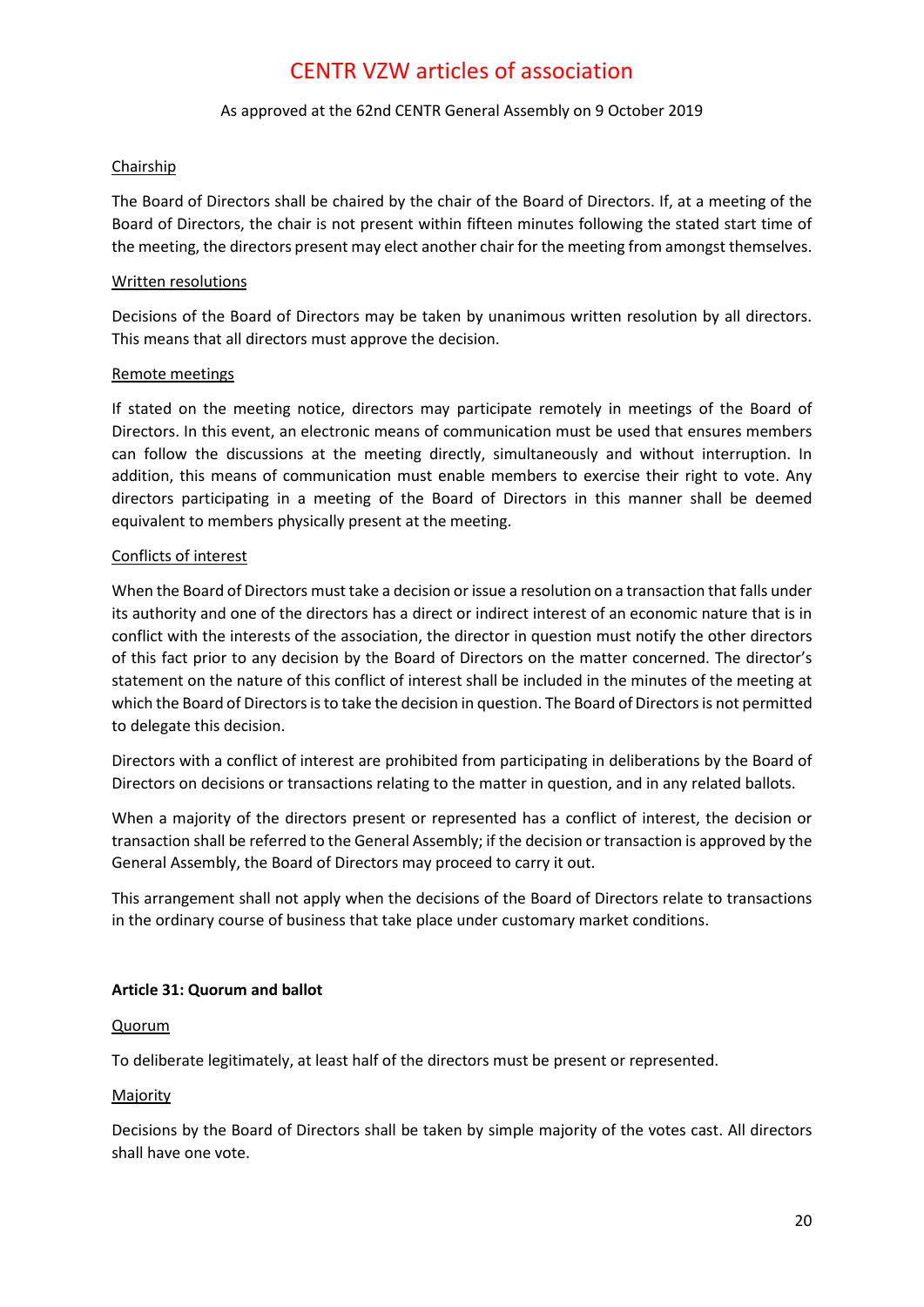### As approved at the 62nd CENTR General Assembly on 9 October 2019

In the event of a tie, the chair of the Board of Directors shall have a casting vote.

To calculate the simple and special majorities referred to above, any abstentions shall not be counted in the numerator, nor in the denominator.

### <span id="page-20-0"></span>**Article 32: Minutes**

The decisions of the Board of Directors shall be recorded in the minutes, which shall form part of the VZW's internal records.

The minutes of the meetings of the Board of Directors shall be signed by the chair and the directors who request to do so; copies for third parties shall be signed by one or more members of the Board of Directors with representation authority.

The directors shall be informed of decisions through receipt of a copy of the meeting reports.

Third parties and/or associate members shall be informed of decisions by the method prescribed by law.

### <span id="page-20-1"></span>**Article 33: End of director's mandate**

If the term of a director's mandate has expired, the mandate shall lawfully end.

All directors may resign from the VZW at any time. Notice of resignation shall be served to the Board of Directors in writing. The resignation shall take effect from the date notice is posted to the Board of Directors.

Resigning directors do not need to serve a notice period.

If a director's resignation jeopardises the operation of the VZW, such resignation shall be suspended until a replacement has been appointed within a reasonable term.

If, due to voluntary resignation, the expiry of a term or dismissal, the number of directors falls below the legal minimum, the directors shall remain in their post until a replacement is arranged in accordance with the rules.

Directors must resign in the following circumstances:

• when the director no longer meets the substantive conditions to become a director of the VZW.

Any director may be dismissed at any time by the General Assembly with a simple majority of votes cast.

The mandate of a director shall lawfully end upon the death of that director.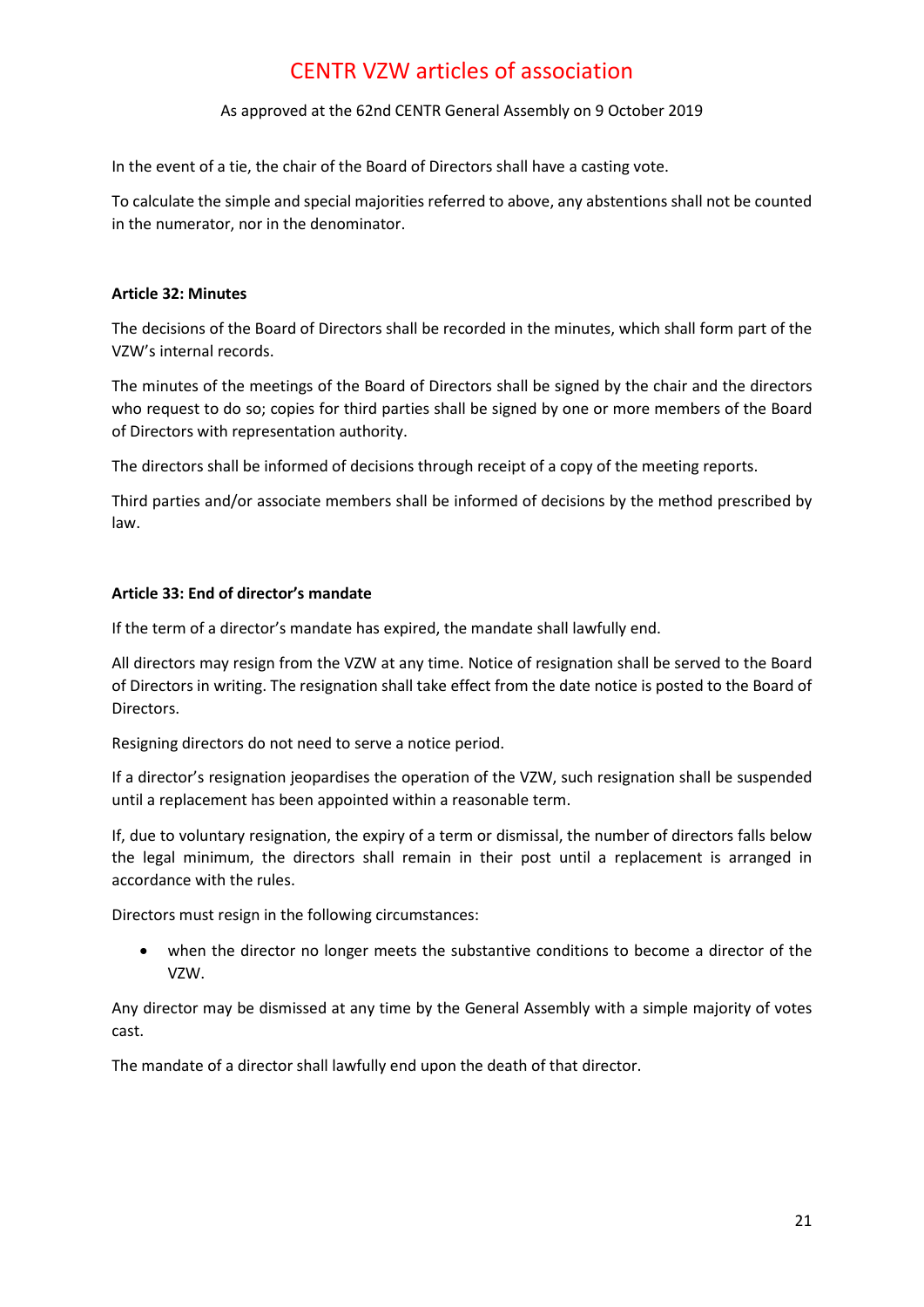### As approved at the 62nd CENTR General Assembly on 9 October 2019

### <span id="page-21-0"></span>Executive Board

### <span id="page-21-1"></span>**Article 34: Composition, operation, appointment**

The daily management of the VZW, as well as the representation of the VZW as far as such management is concerned, may be transferred to an executive board, consisting of a single executive director.

The daily management includes both actions and decisions that do not extend beyond the requirements of the daily running of the association, as well as actions and decisions that, due to being of lesser importance or due to their urgent nature, do not require the intervention of the Board of Directors.

The following conditions must be met for appointment as an executive director:

• the executive director must be the general manager of CENTR VZW.

The executive director shall be appointed by the Board of Directors. The appointment shall be made with a simple majority of the votes cast. The Board of Directors shall supervise the executive director.

The executive director shall be appointed for an unlimited term. The executive director may be reelected.

The executive director shall perform his/her tasks alone.

The executive director may resign at any time. However, any obligations arising from contracts entered into with the VZW must be taken into account.

Notice of resignation shall be served to the Board of Directors of the VZW in writing. A resigning executive director does not need to serve a notice period.

If the executive director's resignation jeopardises the operation of the VZW, such resignation shall be suspended until a replacement has been appointed within a reasonable term.

The executive director must resign in the following circumstances:

- when the executive director no longer meets the substantive conditions to become an executive director of the VZW.
- when the executive director was a member of the executive body in a specific capacity, and he/she loses that capacity.

The executive director may be dismissed at any time by the Board of Directors with a simple majority of votes cast.

The mandate of the executive director shall lawfully end upon the death of that director.

### <span id="page-21-2"></span>Representation of the VZW

### <span id="page-21-3"></span>**Article 35: General representation clause**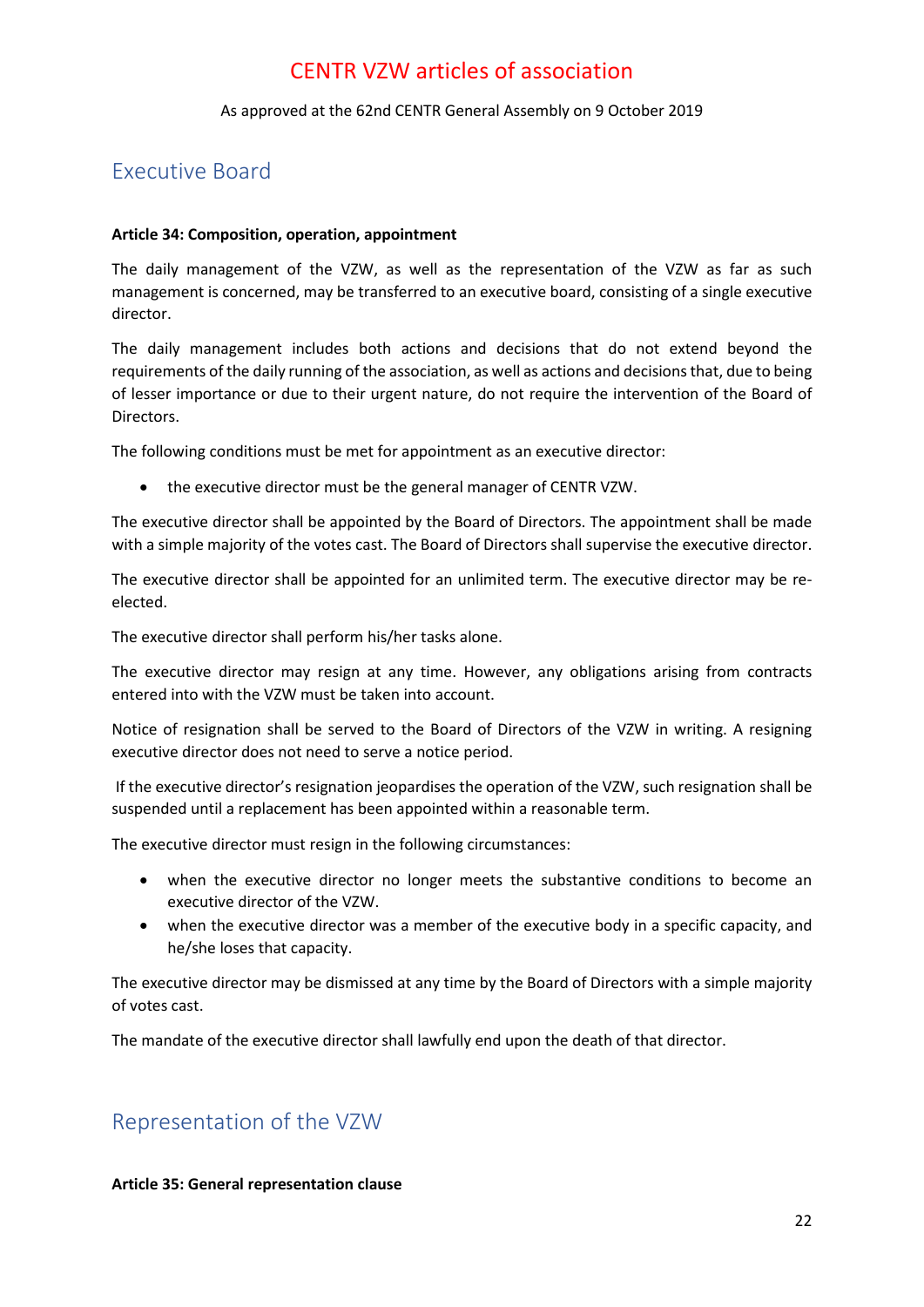### As approved at the 62nd CENTR General Assembly on 9 October 2019

The VZW shall be represented at law or towards third parties by the joint signatures of two directors.

### <span id="page-22-0"></span>**Article 36: Special delegations**

The Board of Directors may opt to use special delegations. These special delegations shall be defined by the Board of Directors and recorded in a delegation resolution approved by the Board of Directors. The special delegations may consist of taking decisions and/or representing the VZW towards third parties.

### <span id="page-22-1"></span>Budget and annual accounts

### <span id="page-22-2"></span>**Article 37: Accounting and annual accounts**

#### Financial year

The financial year of the VZW shall run from 01/01 to 31/12.

#### Accounting

Accounts shall be kept in accordance with all statutory provisions.

#### Annual account and budget

Every year, no later than within six months of the end date of the accounting year, the Board of Directors shall submit the annual accounts for the past financial year, as well as the budget for the financial year that follows the financial year to which these annual accounts relate, to the General Assembly for approval.

Once the annual accounts have been approved, the General Assembly shall decide on the discharge to be granted to the directors and auditor in a separate ballot. This discharge shall only be valid when the actual situation of the association is not concealed by any omission from or incorrect statement in the annual accounts and insofar as any transactions that do not comply with these Articles of Association or the Belgian Code on Companies and Associations are specifically listed as such on the meeting notice.

### Publication

The annual accounts shall be filed in the association's records, unless a statutory provision exists requiring the annual accounts to be filed with the National Bank of Belgium.

#### <span id="page-22-3"></span>**Article 38: Inspection and audit powers**

If no auditor is appointed, all full members may inspect all minutes and decisions of the General Assembly, the Board of Directors and the persons who hold a mandate at the association or for the account of the association, whether or not in a director's post, as well as all accounting documents, at the registered office of the association.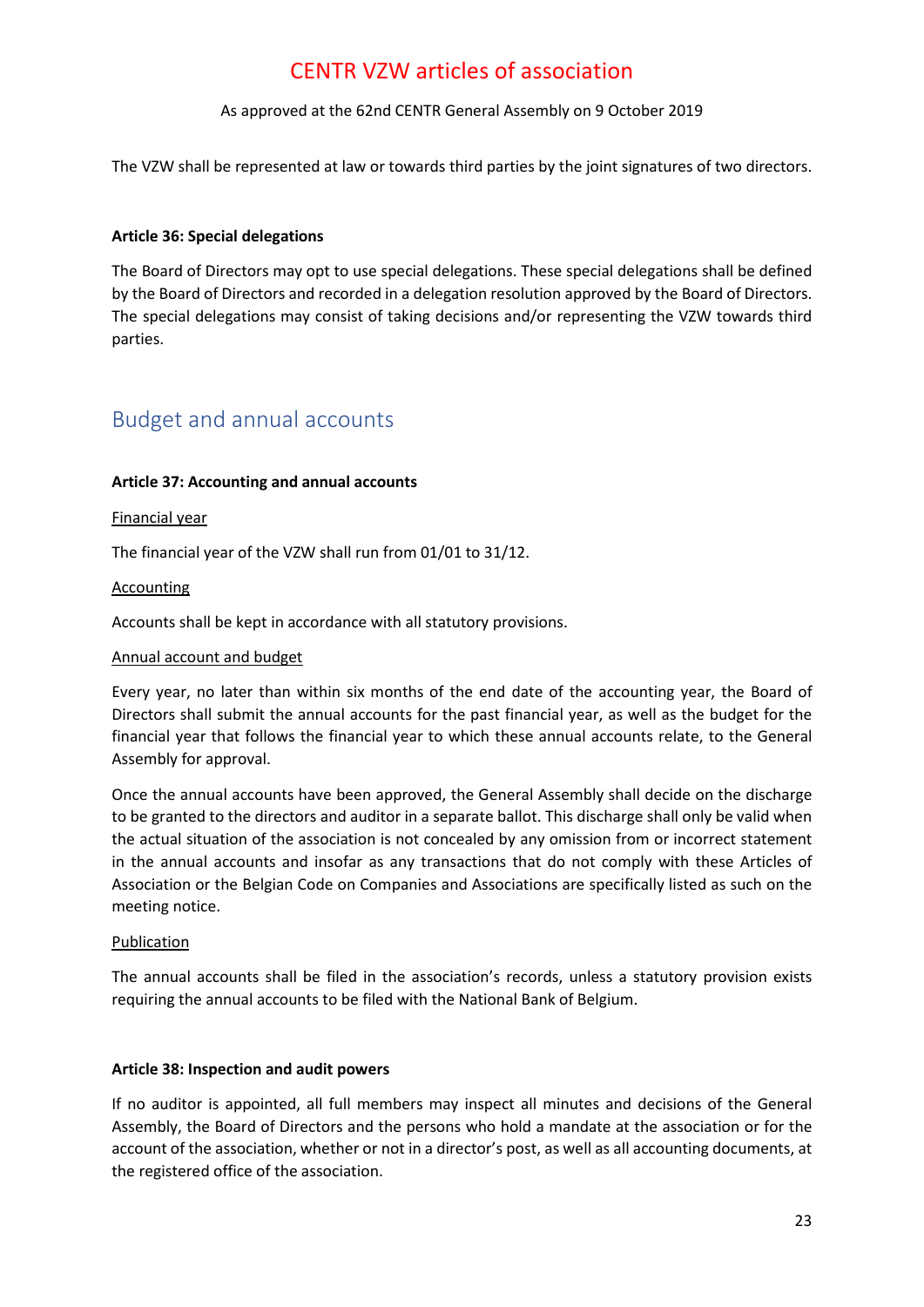### As approved at the 62nd CENTR General Assembly on 9 October 2019

To do so, they shall submit a written request to the Board of Directors, with whom they shall agree a date and time for inspection of the documents. The documents cannot be moved from the registered office.

Copies for third parties shall be signed by one or more members of the Board of Directors with representative authority.

### <span id="page-23-0"></span>**Article 39: Application of the net assets**

The application of the assets shall be determined by the General Assembly.

### <span id="page-23-1"></span>**Article 40: Concluding provisions**

The VZW is subject to the Belgian Code on Companies and Associations regarding all matters not expressly provided for in these Articles of Association.

### <span id="page-23-2"></span>Administrative notices

The address of the VZW is: Belliardstraat 20, 1040 Etterbeek, Belgium

The VZW has an official website: https://www.centr.org

The VZW has an official e-mail address: secretariat@centr.org

All communication by the members to this address shall be deemed to have been served in accordance with the regulations.